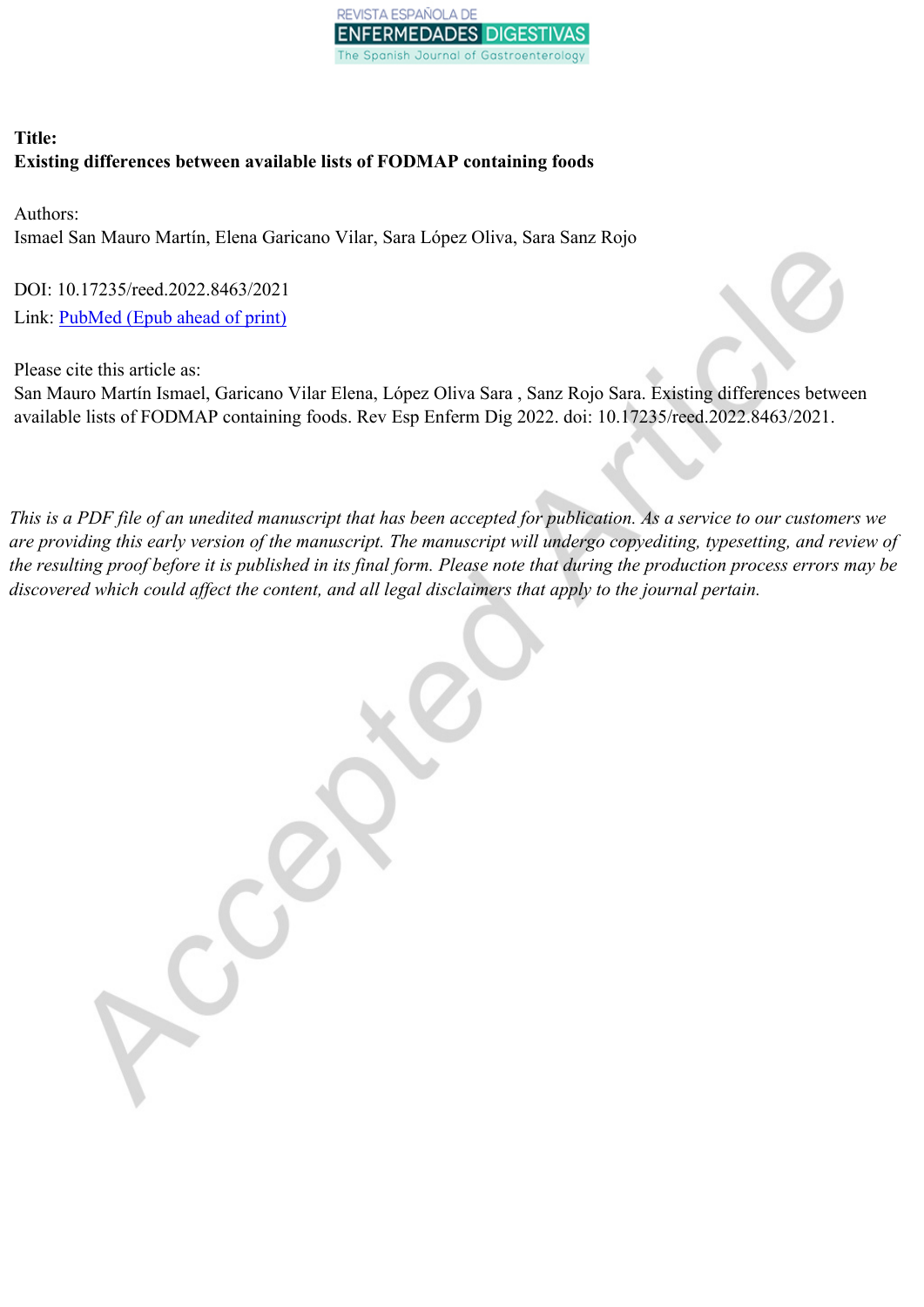#### **Existing differences between available lists of FODMAP containing foods**

Ismael San Mauro Martín; Elena Garicano Vilar; Sara López Oliva; Sara Sanz Rojo Research Centre in Nutrition and Health. Grupo CINUSA. Madrid, Spain.

**Corresponding author:** Ismael San Mauro Martin. Research Centre in Nutrition and Health. Paseo de la Habana, 43. 28036, Madrid, Spain. E-mail: info@grupocinusa.es; ORCID: 0000- 0002-7415-0293

**Author contributions:** Ismael San Mauro Martín contributed to the study conception and design. Material preparation and data collection were performed by Sara Sanz Rojo and Sara Lopez Oliva. Data analysis was performed by Sara Sanz Rojo and Elena Garicano Vilar. The first draft of the manuscript was written by Elena Garicano Vilar and all authors commented on previous versions of the manuscript. All authors read and approved the final manuscript.

**Abbreviations:** FODMAP, fermentable oligosaccharides, disaccharides, and monosaccharides and polyols; FOS, fructooligosaccharides; GOS, galactoligosaccharides; IBS, irritable bowel syndrome.

**Keywords:** Oligosaccharides. Disaccharides. Monosaccharides. Polyols. FODMAP diet.

## **ABSTRACT**

Background and aim: Reduced intake of fermentable oligosaccharides, disaccharides, and monosaccharides and polyols (FODMAP) is useful to treat functional gastrointestinal disorders. However, there is no consensus on which foods should be included in the list of FODMAP, due to the lack of FODMAP-profiles characterization of many different foods. This study aimed to emphasize the need to unify the FODMAP lists to prevent patients' confusion. We hypothesized the lists of FODMAP do not comprise all products that can contain high levels of FODMAP. Methods: PubMed, ScienceDirect, Scielo and Cochrane were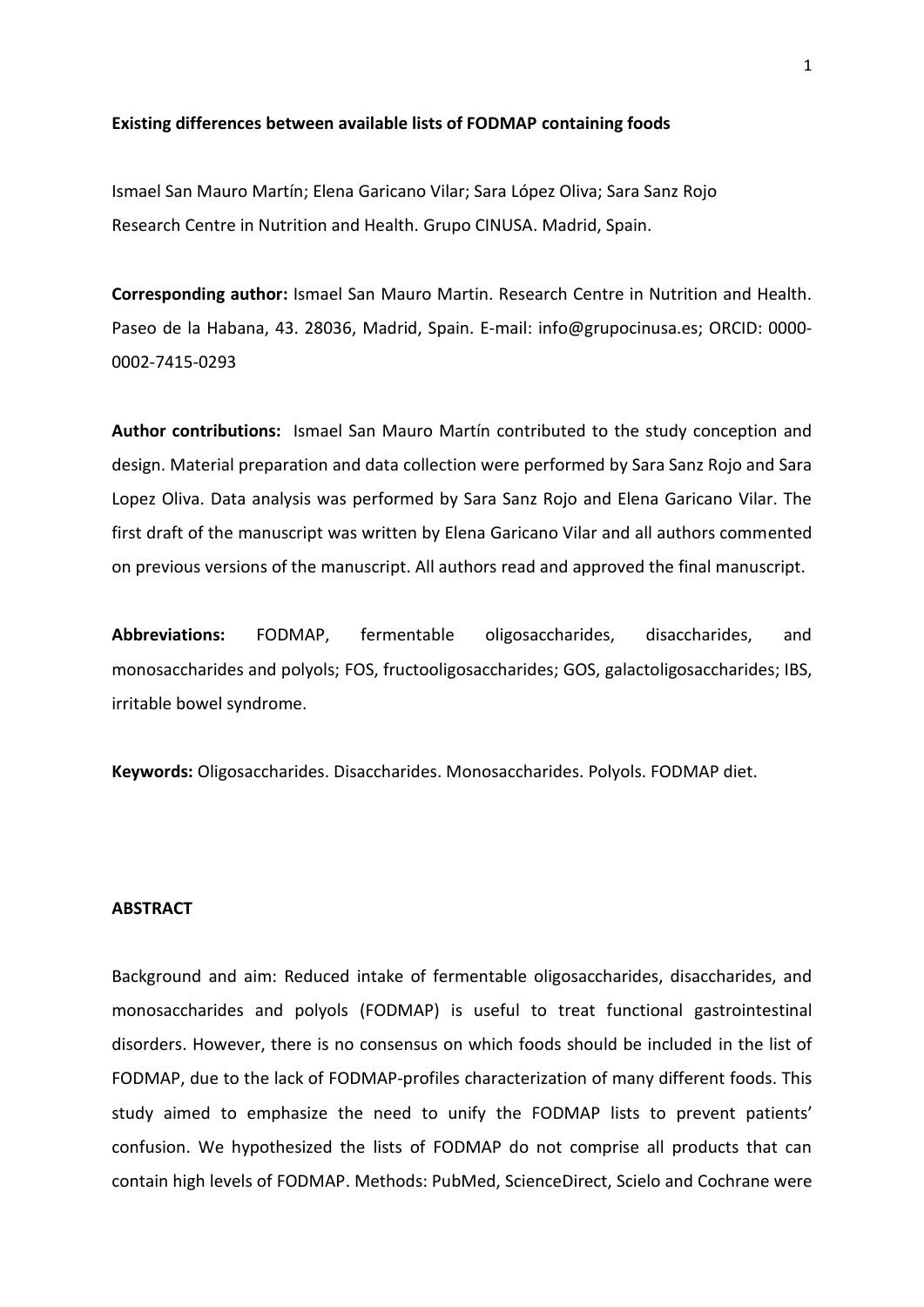searched to identify food composition tables, reviews, food analytical publications, laboratory analysis and clinical trials that contained FODMAP lists. Results: From 1308 articles identified, 10 were selected. 22.6% of the 204 foods listed were classified differently between studies. This included almonds, avocados, banana, broccoli, soft cheese, eggplant and walnuts. Nutritional guidance can be taken from existing FODMAP-literature, but the information given is not always consistent. Conclusion: Unvarying lists of low-FODMAP foods should be elaborated that will provide the patient with accurate information on the FODMAP diet.

#### **1. INTRODUCTION**

Dietary carbohydrates, which are fermented by bacteria in the colon and are poorly absorbed in the human intestine, are known as fermentable oligosaccharides, disaccharides, and monosaccharides and polyols (FODMAP) (1). This short-chain carbohydrates were discovered in food by researchers in the Department of Gastroenterology at Monash University (2) in 2005. The ingestion of FODMAP may cause several symptoms, such as abdominal pain or bloating. Dietary therapy with low FODMAP diet has been shown to be helpful in the treatment of those functional gastrointestinal disorders (1).

A poor FODMAP diet is understood to be one with a low content of fermentable oligosaccharides (fructooligosaccharides (FOS), galactoligosaccharides (GOS)), disaccharides (lactose), monosaccharides (fructose) and polyols (xylitol, mannitol, sorbitol, maltitol) (3). This type of dietary treatment consists of two phases. The first phase consists of a severe FODMAP restriction for 4-8 weeks, followed by a second phase in which the initially withdrawn foods are reintroduced, according to each person's tolerance ("top-down" methodology) (4). This approach is usually applied in patients who do not consume large amounts of FODMAP and are very symptomatic (5). The "top-down methodologhy is the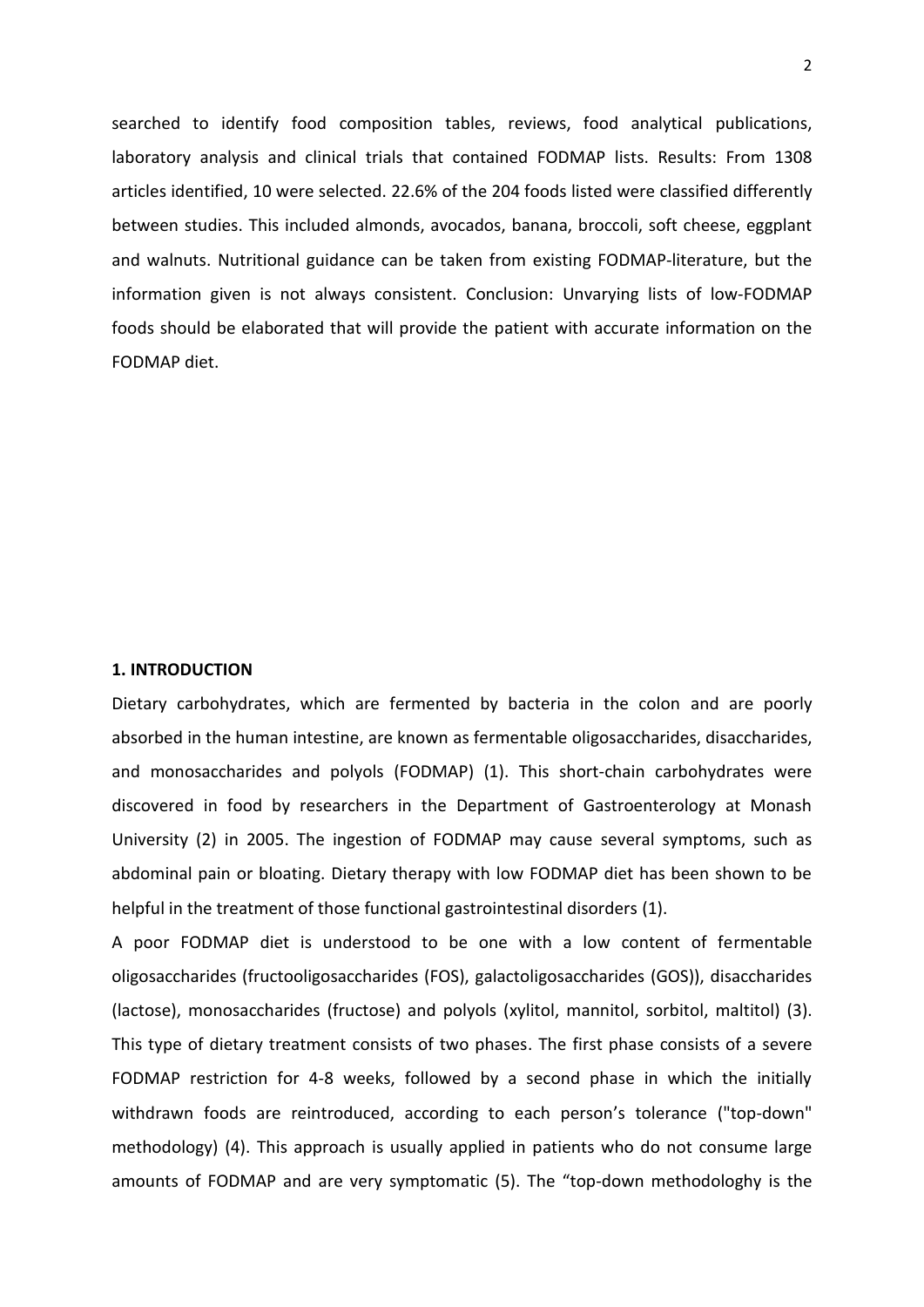most frequent treatment. However the amount of FODMAP in the diet can also be managed in the opposite direction ("bottom-up" methodology). Only foods with fairly high amounts of FODMAP are restricted in the first place, followed by a restriction of foods with lower FODMAP contents until reaching the tolerance level (4). This second approach is usually applied in patients who consume a large amount of FODMAP or who have moderate symptoms (5). In order to ensure that the diet is not deficient despite the restrictions, it is necessary that the diet is controlled by experienced dietitians.

Fructans and FOS are found naturally in food such as garlic, onions, rye and wheat, the GOS in legumes, lactose in dairy products like milk, soft cheeses and yogurts, fructose in honey, corn syrups and in some fruits like apple and pear and the polyols in fruits with bones, some vegetables and artificial sweeteners (6). The European legislation lacks of definitions and regulations regarding FODMAP, therefore very few low FODMAP labelled food products are available in the European market (1).

Most studies related to the FODMAP diet provide lists of allowed foods or foods that should be eliminated in a low FODMAP diet. This frequently cited lists comprise the most abundant nondigestible, osmotically active and easily fermentable dietary carbohydrates including fructans and FOS, GOS, lactose, fructose in excess of glucose and polyols (1). However, there is no established consensus on which foods should be included and excluded from the list of FODMAP, probably due to the lack of characterization of the FODMAP-profiles of a wide range of raw ingredients and food products. We hypothesized the lists of FODMAP do not comprise all products that can contain high levels of FODMAP. Therefore, the aim of this study is to emphasize the need to unify the information on the FODMAP content of foods to prevent patients' and dietitians´ confusion.

## **2. METHODS AND MATERIALS**

#### **2.1 Data sources and search strategies**

A bibliographic search was conducted from June to December 2020. Articles published within the last 10 years were included. The databases used were PubMed, ScienceDirect, Scielo and Cochrane. The search strategy was performed using MeSH descriptors and Boolean operators (AND and OR) in each database. The keywords used were (("Disaccharides/administration and dosage"[Mesh]) OR ("Disaccharides/analysis"[Mesh])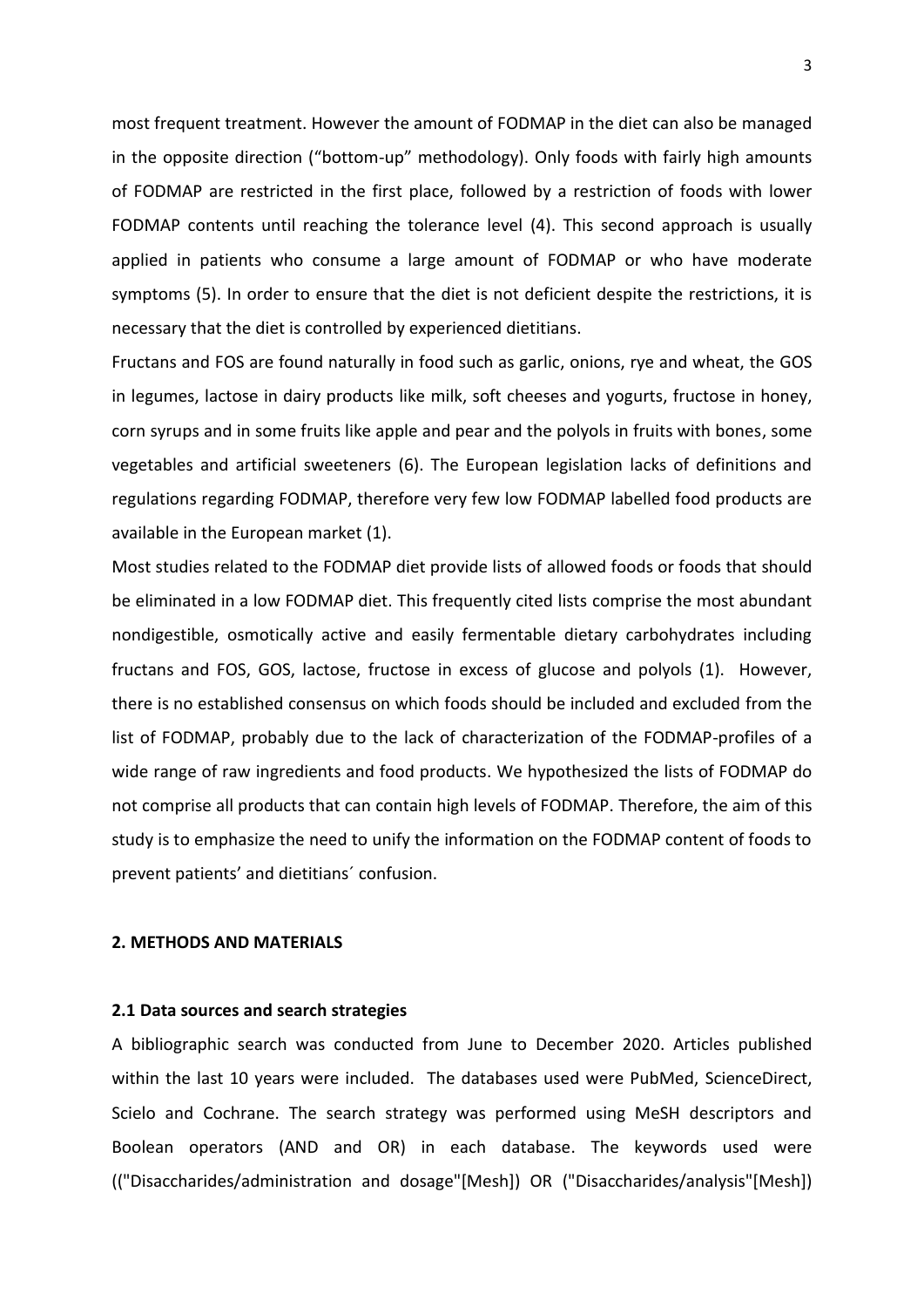OR ("Monosaccharides/administration and dosage"[Mesh]) OR ("Monosaccharides/analysis"[Mesh]) OR ("Polymers/administration and dosage"[Mesh]) OR ("Polymers/analysis"[Mesh]) OR ("Dietary Carbohydrates/administration and dosage"[Mesh]) OR ("Dietary Carbohydrates/analysis"[Mesh])) AND "Food Analysis"[Mesh].

#### **2.2 Eligibility criteria**

The inclusion criteria established for the selection of articles were food composition tables, reviews, food analytical publications, laboratory analysis and clinical trials. Duplicated titles, conference summaries, editorial papers and publications that were not related to the topic were excluded. Languages were limited to English and Spanish. The literature was independently selected by two researchers, and inconsistencies were discussed.

## **2.3 Data collection**

All foods mentioned in each study were listed and divided in low, moderate or high FODMAP content.

Most publications used the Monash Institute food database (7) as a reference for their recommendations. Thus, FODMAP content classification is based on serving sizes and considered as such when not specified.

Following Varney et al. (2017) (8), low FODMAP cut-off values in these publications are as follows: 0.3 g oligosaccharides, 0.4 g polyols, 0.15 g excess fructose, and 1 g lactose per serving size. Nonetheless, food lists from clinical trials did not state their cut-off values (5,9– 12).

## **3. RESULTS**

### **3.1 Search results**

Figure 1 shows the articles selection diagram. A total of 1308 articles were retrieved from the search. After reading the titles, abstracts and the methods section and applying the exclusion criteria, only 10 studies were eligible for this article.

## **3.2 Study characteristics**

All of the chosen studies have a low-medium grade of evidence as described by the GRADE system (13). The narrative review of Pensabene et al. (9) synthesized the current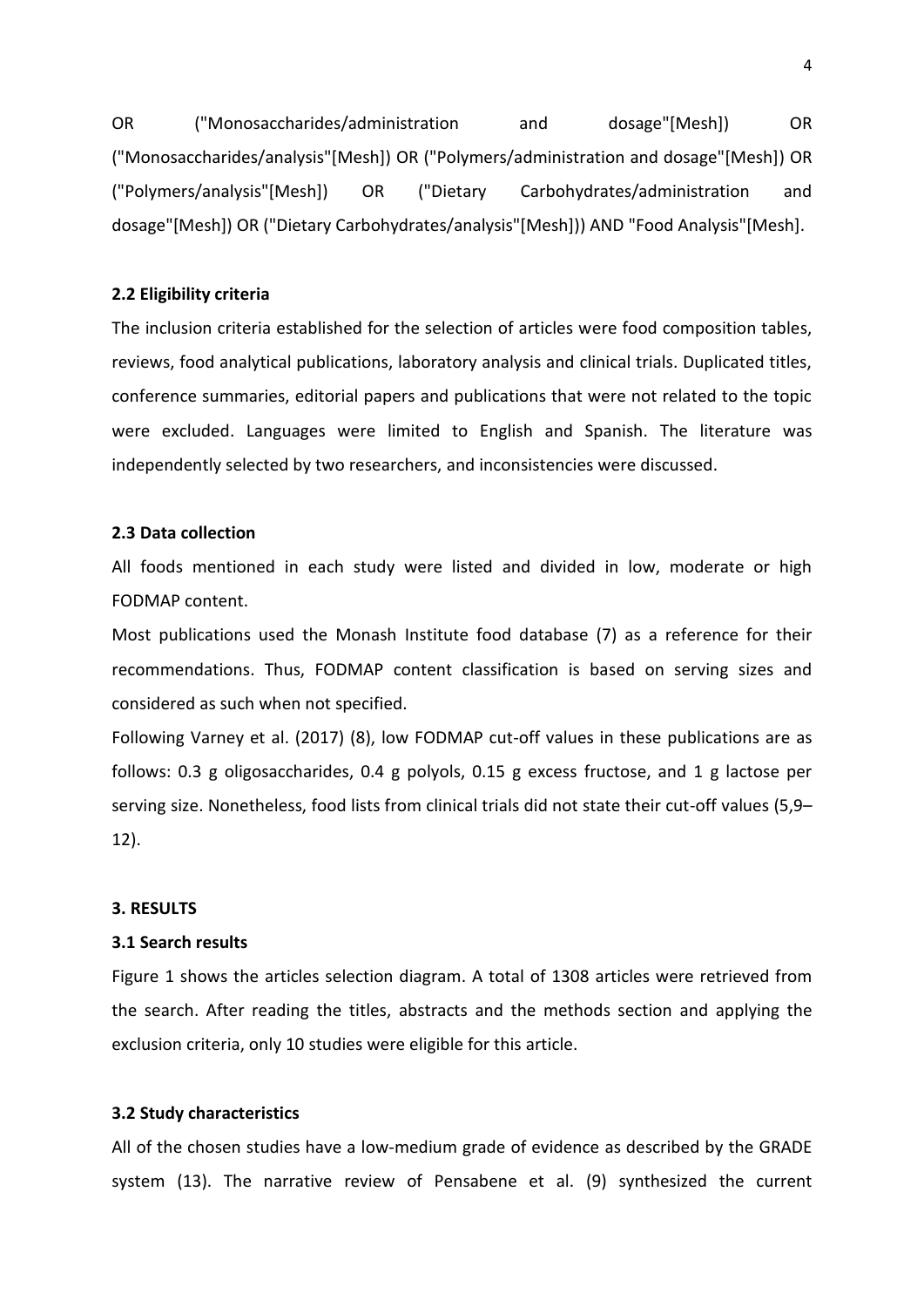information on the role of a low FODMAP diet in reducing symptoms related with functional abdominal pain disorders in children. Casellas et al. (5) is a consensus document on the purpose of elimination diets in irritable bowel syndrome (IBS) prepared by different experts representing the main Spanish scientific societies. The study by Baraguán et al. (10) analyses the implementation of the low FODMAP diet as a treatment of functional chronic abdominal pain in paediatric population of a Mediterranean area, and its response to it. Dieterich et al. (12) studied how a low FODMAP affected clinical symptoms, stool microbiota, and intestinal integrity and inflammation, versus a gluten-free diet. Pérez y López et al. (11) evaluated the clinical response in patients with IBS, in its different clinical variants, to the low FODMAP diet. Ispiryan et al. (1) characterized the FODMAP-profiles of a vast range of cereal-product ingredients, to develop low FODMAP products. A year after they investigated the impact of malting on the FODMAP content of some cereals and legumes (14). Prichard et al. (15) aimed to quantify the FODMAP content of 20 commonly consumed foods in ethnic minority groups. Tuck et al. (16) focused on measuring the levels of FODMAP in plant-based foods used in vegetarian/vegan diets and investigated whether the levels changed after food processing. Latulippe et al. (17) focused on understanding fructose intolerance and malabsorption derived from its consumption and from other carbohydrates.

Table 1 shows a compilation of foods from the different studies (1,5,17,7,9–12,14–16) indicating their FODMAP content in each food. A total of 204 foods are listed. 67.6% (n=138) of the listed foods have been classified by the same token by all authors. On the contrary, 22.6% (n=46) of the foods were classified differently between studies. These include foods as common as almonds, avocados, banana, broccoli, fresh/soft cheese, eggplant and walnuts, among others. The 9.8% (n=20) remaining foods were only cited by one study; therefore, no comparison could be made.

### **4. DISCUSSION**

FODMAP are present in a vast number of foods. Current evidence summarized in this article suggests that there is no homogeneous consensus on their levels, and the difference between foods makes it hard for nutritionists and health professionals to accurately advise patients and patients find it hard to correctly follow the diet based on the current lists. Therefore, the hypothesis was accepted.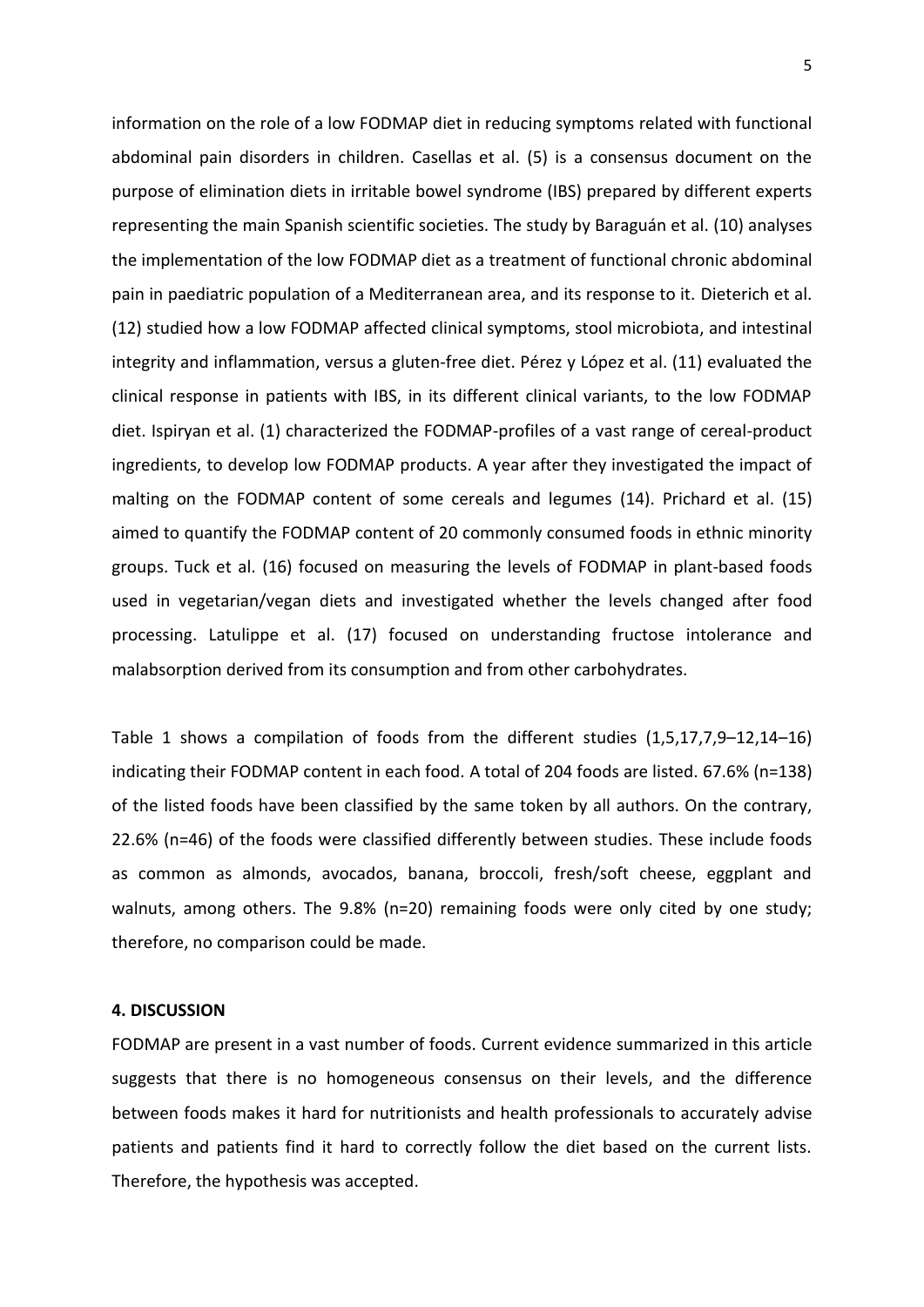This article has shown how three different FODMAP contents (high, moderate and low) were attributed to the same food. This was the case of banana, blueberry, broccoli, ice cream, pecan nuts and walnuts. Furthermore, several foods such as celery, corn, eggplant, grapes and squash were classified as opposite (high vs. low FODMAP content) by more than one study in each case; whereas, just one study would differ in the classification of foods like avocado, beetroot, bell pepper, wheat-based biscuits, cashews, soft/fresh cheese, sweet corn, grapefruit, lentils, among others.

Differences in the classification of FODMAP content of foods could be due to the different methodologies employed for their analysis. This makes the rigor of the studies vary widely, as do the findings. All the tools and methods should be standardized to achieve the goal of obtaining reliable information. Each assessed FODMAP must be defined in the same way, the measurement units and the methods used to assign values should be comparable if not the same (18). Other explanations as to why the classifications of FODMAP content may vary could be due to the ripening degree of the food (e.g. in fruits and vegetables) (19), the preparation of the food or the serving size (20). In the ripening banana, the fructose concentration changes after the fruit reaches the climacteric stage (19). The dehydration of fruit to prepare dried fruits concentrates all sugars, including FODMAP, which were present in the fresh fruit initially. Some dried fruits (cranberries for example) are only high in FODMAP if consumed in larger serving sizes (20). Some saccharides, such as fructans, which are not found in the same fresh fruit have also been detected in dried fruit (20). Yeasts and lactobacilli use fructans during fermentation. Hence, the sourdough fermentation process is known to reduce levels of FODMAP. Certain traditionally-fermented sourdough breads made from lower FODMAP flours, such as spelt and oat, are classed as low or moderate in FODMAP content (20). However, sourdough breads made from high FODMAP flours (such as rye and wheat) are still considered to be high in FODMAP (20).

Developing a low FODMAP diet required o the establishment of "cutoff values" to classify foods as low FODMAP. These cutoff values relate to each particular FODMAP sugar present in a food (8). Cutoff values were initially derived by considering (based on clinical experience) the FODMAP content and typical serving size of food, consumed in a single sitting or meal, that potentially triggered symptoms in individuals with IBS. Foods that were generally well tolerated were also considered. This enabled the establishment of threshold levels for each FODMAP, above which most people experience symptoms. Although the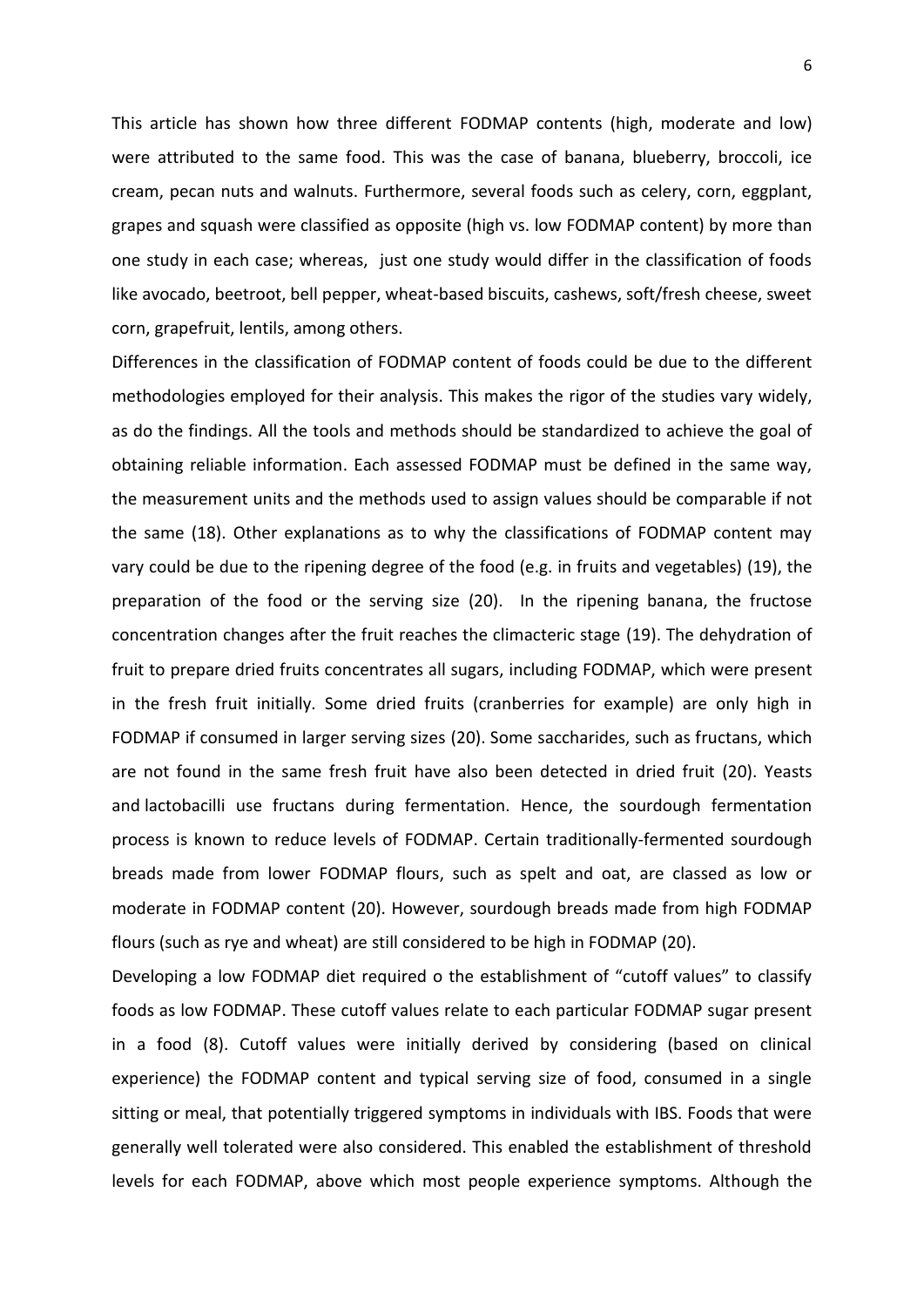reliability of these FODMAP cutoff values has been tested (21,22) not every study may have relied on the same cutoff levels to classify the FODMAP content of foods (8).

The application of the FODMAP diet is limited by the paucity of food composition data available (15) and no adaptations to different cultures and gastronomies. FODMAP levels should be incorporated in the food composition databases and should be updated frequently. New foods and recipes need to be added promptly so that the results are precise and accurate also over time. Spanish Speakers FODMAP Diet Expert Group (23) is an initiative to this fact, proposing a FODMAP diet guide culturally adapted to different countries for Dietitians-Nutritionists and nutrition experts, to facilitate the management of patients who benefit from the FODMAP diet.

Instructing patients on a low FODMAP diet to limit their intake of high FODMAP content products would seem a reasonable recommendation. However, following such a recommendation will be challenging for several reasons. First, simply knowing that a product contains FODMAP does not allow an accurate estimate of its content. Second, FODMAP are generally not listed in the labels, making it difficult to identify the presence of a specific FODMAP. Third, FODMAP-free or low products may require more effort to identify. The foods listed in the Monash FODMAP App (7) are an average of a number of products that have been tested, therefore they are unable to name brands in the app. Any action taken by manufacturers (e.g., analyze their products for FODMAP content and make the data available) and policy makers (e.g., mandate to include FODMAP content on the nutrition facts label) will help patients limit their FODMAP intake, will help providers to better instruct patients, and will help researchers to accurately assess dietary intake.

The situation afore-described can lead patients to assume erroneous or insufficiently verified information, and generates incomplete or ineffective dietetic treatments. Existing FODMAP-literature predominantly serves as nutritional guidance for individuals adhering to the low FODMAP diet, but the information given is not always consistent. Consensus and unvarying lists of low-FODMAP foods should be elaborated that will provide the patient with adequate an accurate information on the FODMAP diet. Further studies are necessary to provide a dry matter-based characterization of the FODMAP-profiles of a wider range of foods, to homogenize the list of FODMAPs and allow patients handle their symptomatology that the FODMAP may cause in a more accurate way.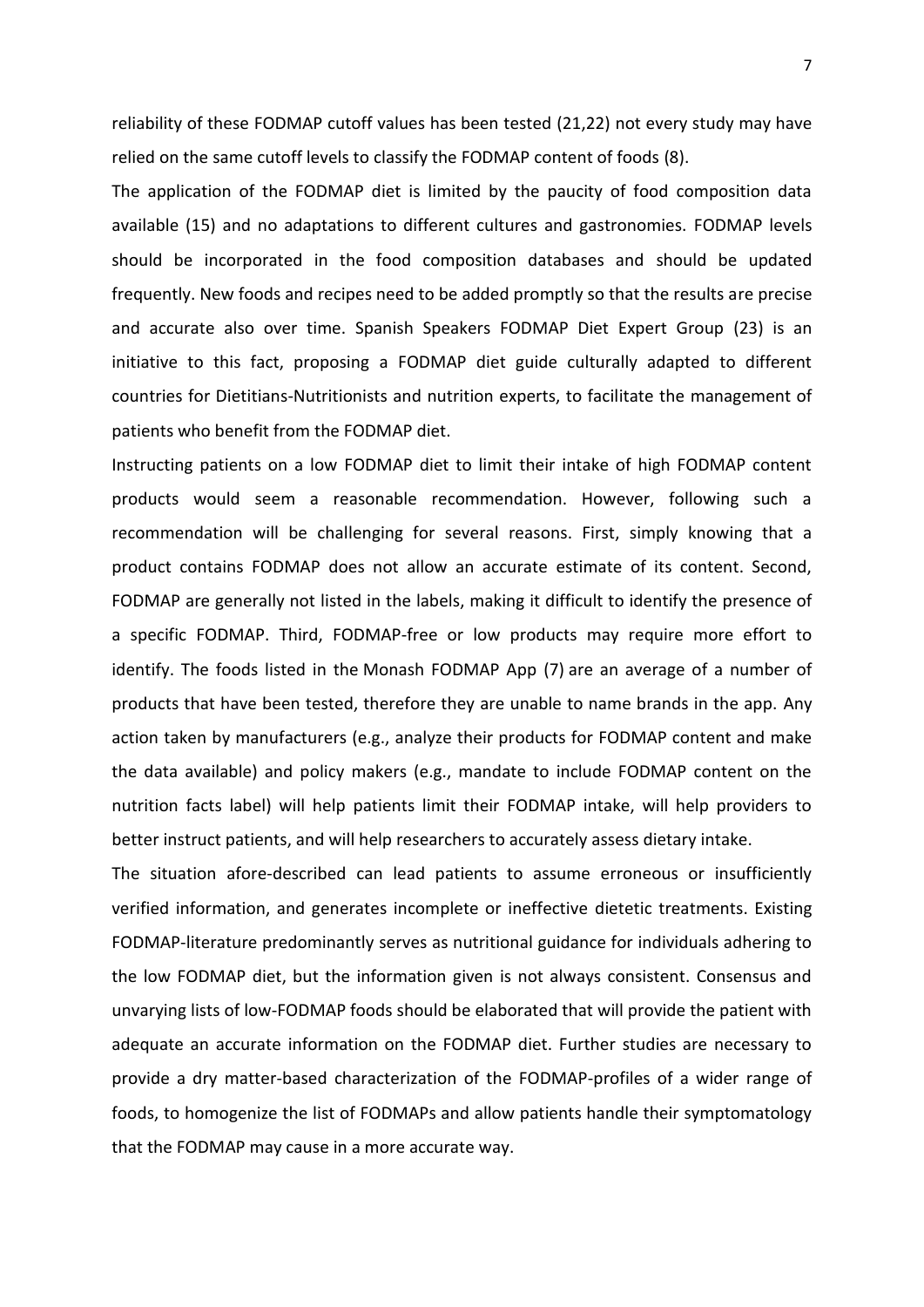Limitations: This is a descriptive analysis of the literature available to date. Data are highly variable and may significantly differ between studies. The classification of FODMAP content of foods is ambiguous due to the scarce detail given in the studies relating to the methodology employed for the analysis or the lack of describing factors that influence the results. In this regard, more attention should be paid to the characterization of the FODMAP-profiles and the creation of low-FODMAP foods databases. Further studies are necessary to establish safety limits for FODMAP in food, and the intolerance they may cause.

#### **5. Ethical Statements**

**Funding:** This research received no specific grant from any funding agency in the public, commercial, or not-for-profit sectors.

**Declarations of interest:** The authors declare that there is no conflict of interest. **Ethical approval:** does not apply.

**Research data:** available on demand to the corresponding author.

#### **6. REFERENCES**

- 1. Ispiryan L, Zannini E, Arendt EK. Characterization of the FODMAP-profile in cerealproduct ingredients. J Cereal Sci 2020;92:102916.
- 2. Monash University. The Low FODMAP diet 2019. (https://www.monashfodmap.com/)
- 3. Harvie RM, Chisholm AW, Bisanz JE, et al. Long-term irritable bowel syndrome symptom control with reintroduction of selected FODMAPs. World J Gastroenterol 2017;23:4632–43.
- 4. Halmos EP. When the low FODMAP diet does not work. J Gastroenterol Hepatol 2017;1:69–72.
- 5. Casellas F, Burgos R, Marcos A, et al. Consensus document on exclusion diets in irritable bowel syndrome (IBS). Rev Esp Enferm Dig 2018;110:806–24.
- 6. Monash University. About FODMAPs and IBS. Monash FODMAP 2019. (https://www.monashfodmap.com/about-fodmap-and-ibs/)
- 7. Monash University. FODMAP Diet App 2019. (https://www.monashfodmap.com/ibscentral/i-have-ibs/get-the-app/)
- 8. Varney J, Barrett J, Scarlata K, et al. FODMAPs: food composition, defining cutoff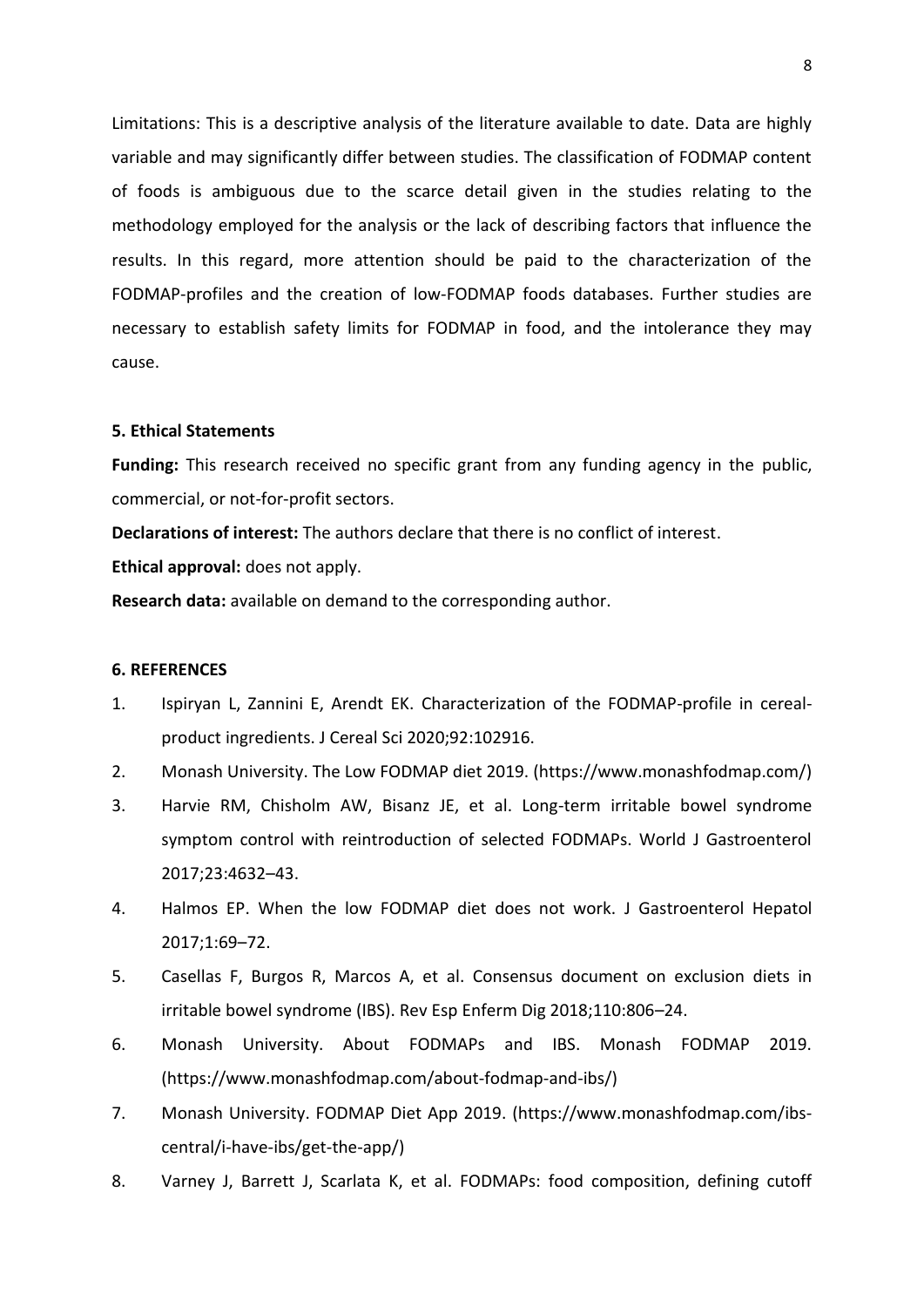values and international application. J Gastroenterol Hepatol 2017;32:53–61.

- 9. Pensabene L, Salvatore S, Turco R, et al. Low FODMAPs diet for functional abdominal pain disorders in children: critical review of current knowledge. J Pediatr (Rio J) 2019;95:642–56.
- 10. Baranguán Castro ML, Ros Arnal I, García Romero R, et al. Implementation of a low FODMAP diet for functional abdominal pain. An Pediatría (English Ed 2019;90:180–6.
- 11. Pérez y López N, Torres-López E, Zamarripa-Dorsey F. Clinical response in Mexican patients with irritable bowel syndrome treated with a low diet low in fermentable carbohydrates (FODMAP). Rev Gastroenterol Mex 2015;80:180–5.
- 12. Dieterich W, Schuppan D, Schink M, et al. Influence of low FODMAP and gluten-free diets on disease activity and intestinal microbiota in patients with non-celiac gluten sensitivity. Clin Nutr 2019;38:697–707.
- 13. Guyatt GH, Oxman AD, Vist GE, et al. GRADE: An emerging consensus on rating quality of evidence and strength of recommendations. BMJ 2008;336:924–6.
- 14. Ispiryan L, Kuktaite R, Zannini E, et al. Fundamental study on changes in the FODMAP profile of cereals, pseudo-cereals, and pulses during the malting process. Food Chem 2021;343:128549.
- 15. Prichard R, Rossi M, Muir J, et al. Fermentable oligosaccharide, disaccharide, monosaccharide and polyol content of foods commonly consumed by ethnic minority groups in the United Kingdom. Int J Food Sci Nutr 2016;67:383–90.
- 16. Tuck C, Ly E, Bogatyrev A, et al. Fermentable short chain carbohydrate (FODMAP) content of common plant-based foods and processed foods suitable for vegetarianand vegan-based eating patterns. J Hum Nutr Diet 2018;31:422–35.
- 17. Latulippe ME, Skoog SM. Fructose malabsorption and intolerance: Effects of fructose with and without simultaneous glucose ingestion. Crit Rev Food Sci Nutr 2011;51:583–92.
- 18. Uusitalo U, Kronberg-Kippilä C, Aronsson CA, et al. Food composition database harmonization for between-country comparisons of nutrient data in the TEDDY Study. J Food Compos Anal 2011;24:494–505.
- 19. Beaudry RM, Severson RF, Black CC, et al. Banana Ripening: Implications of Changes in Glycolytic Intermediate Concentrations, Glycolytic and Gluconeogenic Carbon Flux, and Fructose 2,6-Bisphosphate Concentration. Plant Physiol 1989;91:1436–44.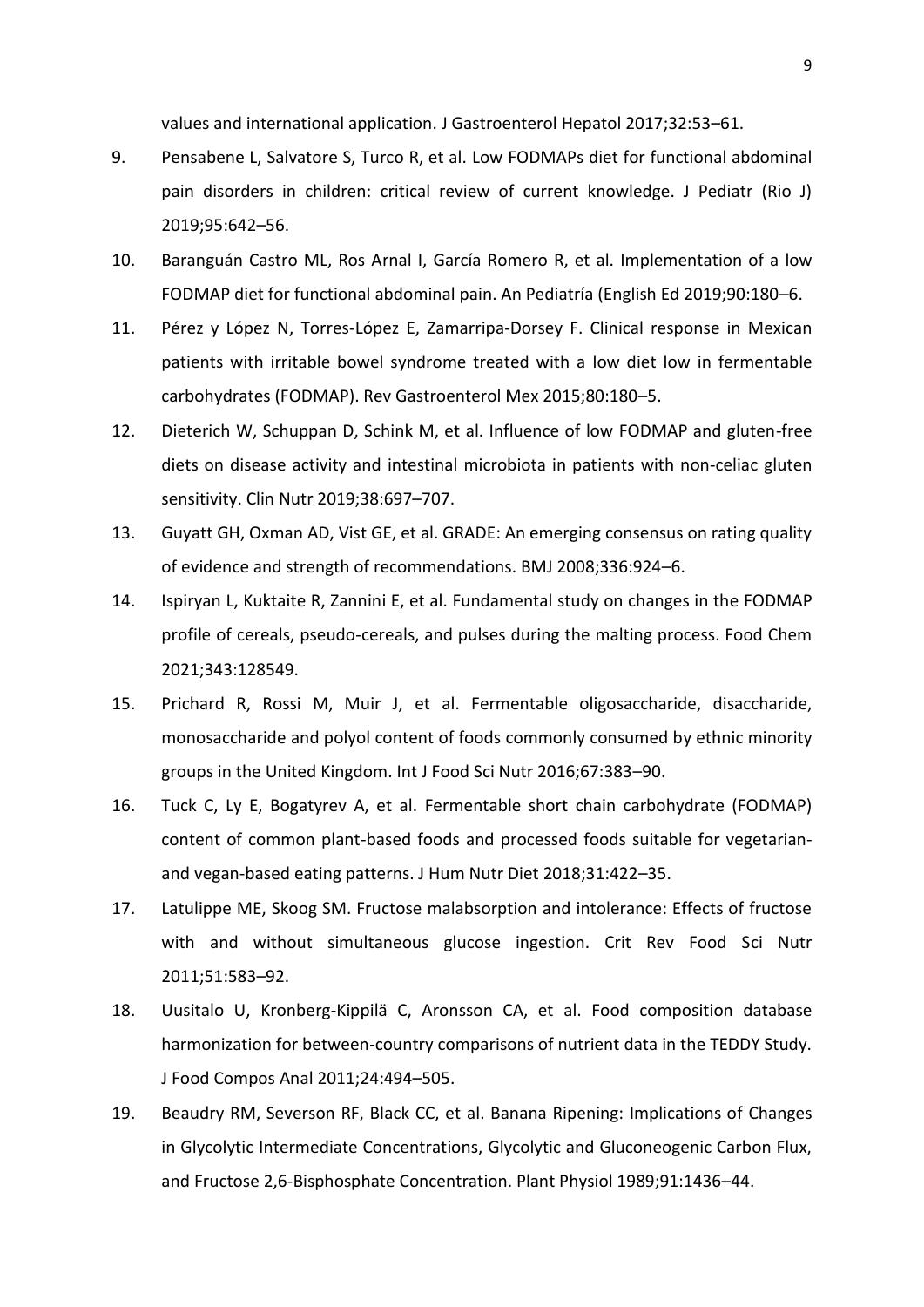- 20. Monash University. Frequently asked questions about FODMAP n.d. (https://www.monashfodmap.com/about-fodmap-and-ibs/frequently-askedquestions/)
- 21. Ong DK, Mitchell SB, Barrett JS, et al. Manipulation of dietary short chain carbohydrates alters the pattern of gas production and genesis of symptoms in irritable bowel syndrome. J Gastroenterol Hepatol 2010;25:1366–73.
- 22. Halmos EP, Power VA, Shepherd SJ, et al. A diet low in FODMAPs reduces symptoms of irritable bowel syndrome. Gastroenterology 2014;146:67–75.
- 23. Garicano Vilar E, Mendive P, Ríos MG, et al. This is not just any FODMAP diet : Hispanic adaptation of the FODMAP diet and a reintroduction guide. JONNPR 2021;6:821–47.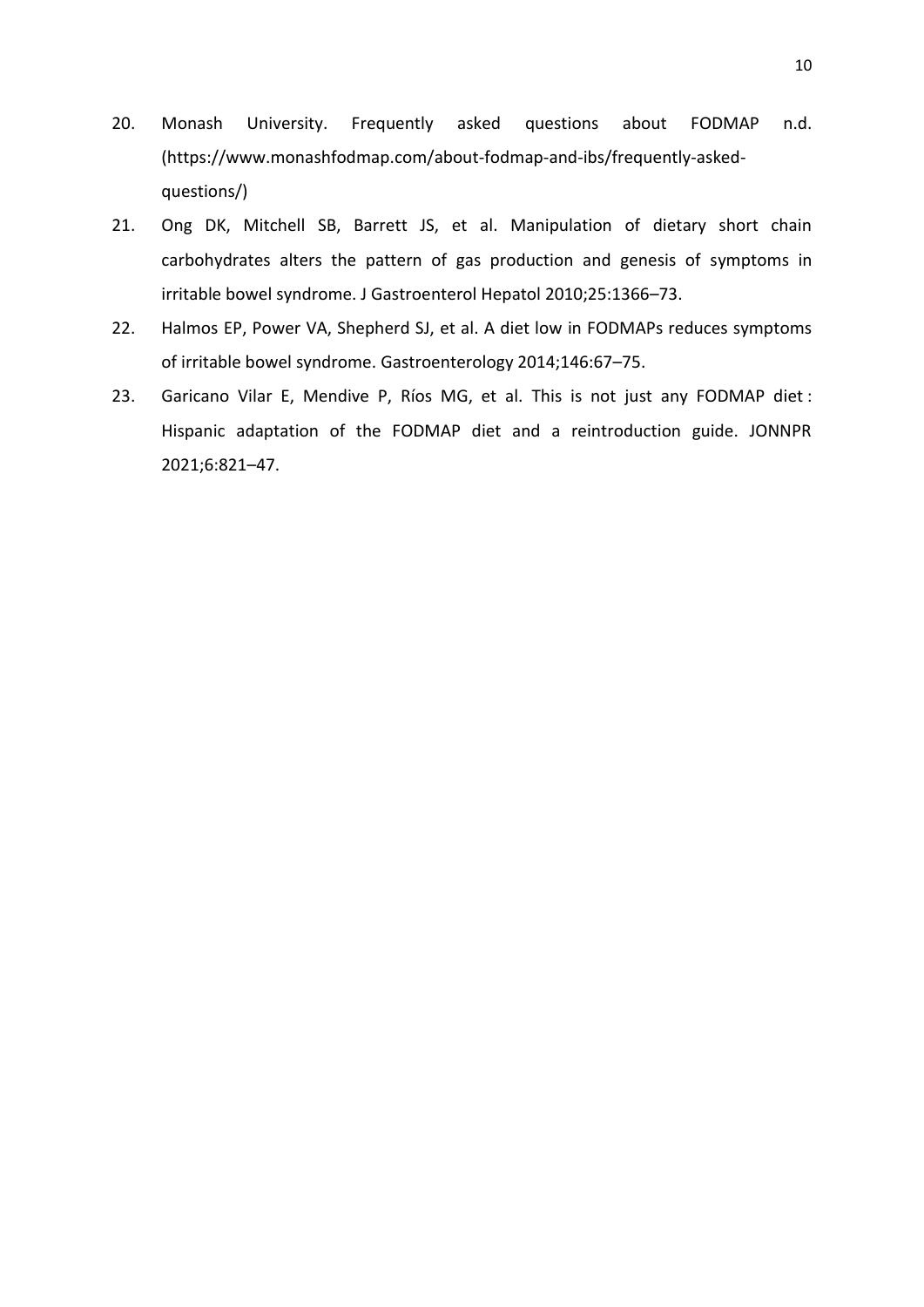|                             | Monash<br>App (7) | Pensabene<br>(9) | Casellas<br>(5) | Pérez y<br>López<br>(11) | Dieterich<br>(12)         | Baranguán<br>(10)         | Ispiryan<br>(1) | Prichard<br>(15) | Tuck<br>(16) | Latulippe<br>(17) | Ispiryan<br>(14) |
|-----------------------------|-------------------|------------------|-----------------|--------------------------|---------------------------|---------------------------|-----------------|------------------|--------------|-------------------|------------------|
| Cereal and tubercle         |                   |                  |                 |                          |                           |                           |                 |                  |              |                   |                  |
| Barley                      |                   |                  |                 |                          |                           |                           |                 |                  |              |                   | H(fn)            |
| Barley (malted)             |                   |                  |                 |                          |                           |                           |                 |                  |              |                   | H(fn)            |
| <b>Barley (sprouted)</b>    | $\mathsf{L}$      |                  |                 |                          |                           |                           |                 |                  | L            |                   |                  |
| <b>Biscuits</b><br>(gluten- |                   |                  |                 |                          | $\mathsf{L}$              | $\mathsf{L}$              | L               |                  |              |                   |                  |
| free)                       |                   |                  |                 |                          |                           |                           |                 |                  |              |                   |                  |
| (wheat-<br><b>Biscuits</b>  | L                 |                  |                 |                          | $\mathsf H$               | $\boldsymbol{\mathsf{H}}$ | H(g,fn, I)      |                  |              |                   |                  |
| based)                      |                   |                  |                 |                          |                           |                           |                 |                  |              |                   |                  |
| <b>Buckwheat</b>            | $\mathsf L$       |                  |                 |                          |                           |                           |                 |                  |              |                   |                  |
| <b>Buckwheat</b>            |                   |                  |                 |                          |                           |                           |                 |                  |              |                   |                  |
| (malted)                    |                   |                  |                 |                          |                           |                           |                 |                  |              |                   |                  |
| Cassava                     | L                 |                  |                 |                          |                           |                           |                 | L                |              |                   |                  |
| Corn                        | H(s)              | L                | L               |                          | $\boldsymbol{\mathsf{H}}$ | L                         |                 |                  |              |                   |                  |
| Corn pasta                  |                   | L                |                 |                          | L                         |                           |                 |                  |              |                   |                  |
| Corn (sweet)                | H(s)              |                  | H(p)            |                          |                           | L                         |                 |                  |              |                   |                  |
| Crackers (gluten-           |                   |                  |                 |                          |                           | L                         | L               |                  |              |                   |                  |

# **Table 1. Compilation of foods indicating their low, medium or high content in FODMAPs**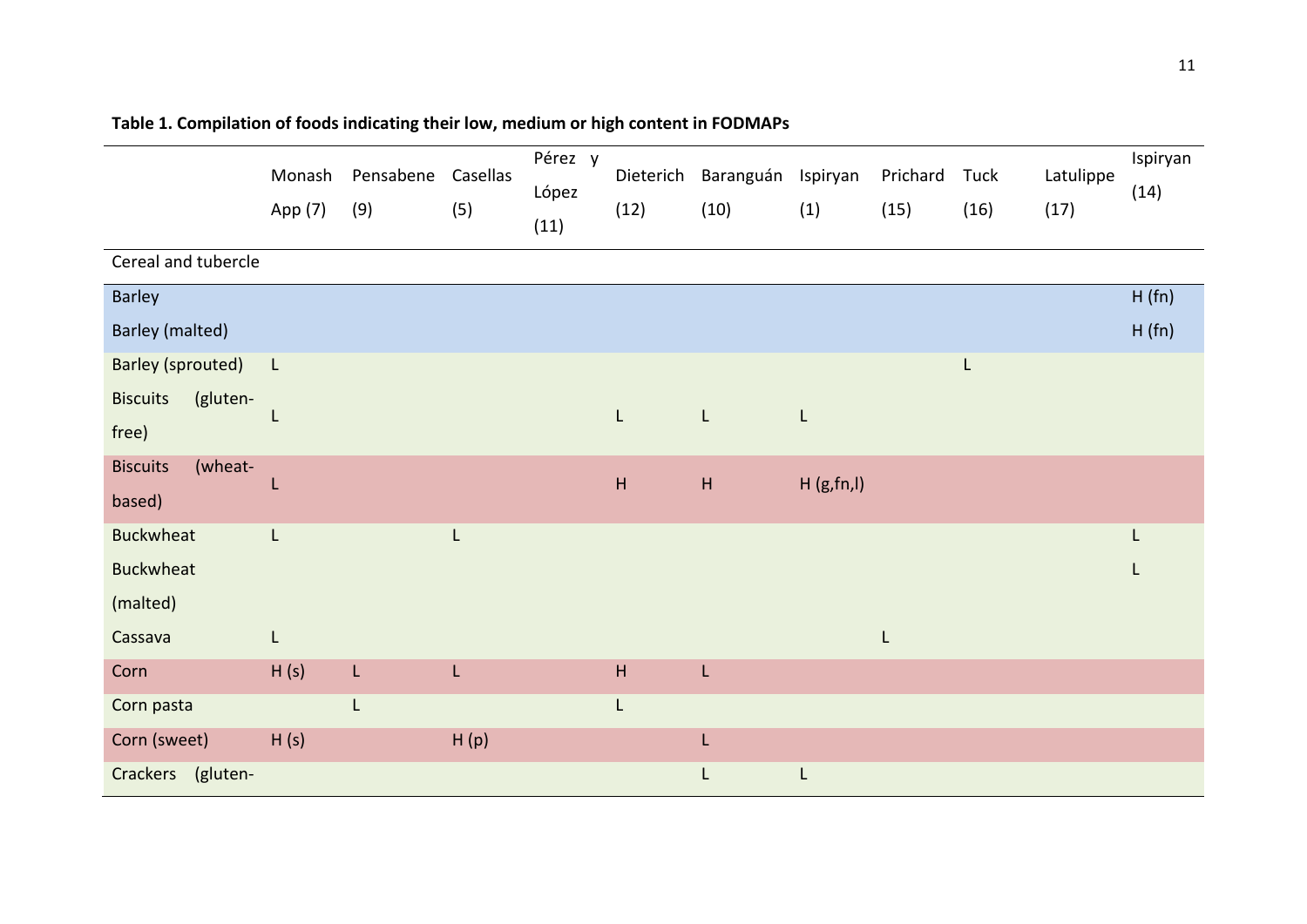| free oat)         |                |              |       |      |                                                                                                           |                           |            |       |   |
|-------------------|----------------|--------------|-------|------|-----------------------------------------------------------------------------------------------------------|---------------------------|------------|-------|---|
| Crackers (wheat-  |                |              |       |      |                                                                                                           | $\boldsymbol{\mathsf{H}}$ | L          |       |   |
| based plain)      |                |              |       |      |                                                                                                           |                           |            |       |   |
| Crackers (wheat-  |                |              |       |      |                                                                                                           | $\boldsymbol{\mathsf{H}}$ | H(f,fn)    |       |   |
| based garlic)     |                |              |       |      |                                                                                                           |                           |            |       |   |
| Gluten-free       | L.             | $\mathsf L$  |       |      | $\mathsf L$                                                                                               | L                         |            |       |   |
| products          |                |              |       |      |                                                                                                           |                           |            |       |   |
| Noodles           | H(f,fn)        | $\mathsf L$  |       |      |                                                                                                           |                           |            |       |   |
| Oat               | $\mathsf{L}^-$ | L            | L     |      | L                                                                                                         |                           |            |       | L |
| Oat (malted)      |                |              |       |      |                                                                                                           |                           |            |       | L |
| Polenta           | L              | $\mathsf L$  |       |      | $\mathsf{L}% _{0}\left( \mathsf{L}_{0}\right) ^{\ast}=\mathsf{L}_{0}\left( \mathsf{L}_{0}\right) ^{\ast}$ | L                         |            |       |   |
| Potato            | L              | L            | L     |      | L                                                                                                         | L                         |            |       |   |
| Rice              | L.             | $\mathsf{L}$ | L     |      | L                                                                                                         | L                         |            |       |   |
| Rye               | H(fn)          |              | H(fn) | H(0) | $\boldsymbol{\mathsf{H}}$                                                                                 | $\boldsymbol{\mathsf{H}}$ |            |       |   |
| Rye (sprouted)    | H(fn)          |              |       |      |                                                                                                           |                           |            | H(fn) |   |
| Soda<br>bread     |                |              |       |      |                                                                                                           | $\boldsymbol{\mathsf{H}}$ | H(g,fn, I) |       |   |
| (brown)           |                |              |       |      |                                                                                                           |                           |            |       |   |
| Soda bread (whole |                |              |       |      |                                                                                                           | $\boldsymbol{\mathsf{H}}$ | H(g,fn, I) |       |   |
| wheat)            |                |              |       |      |                                                                                                           |                           |            |       |   |
| Sorghum flour     | $\mathsf L$    |              |       |      |                                                                                                           |                           | L          |       |   |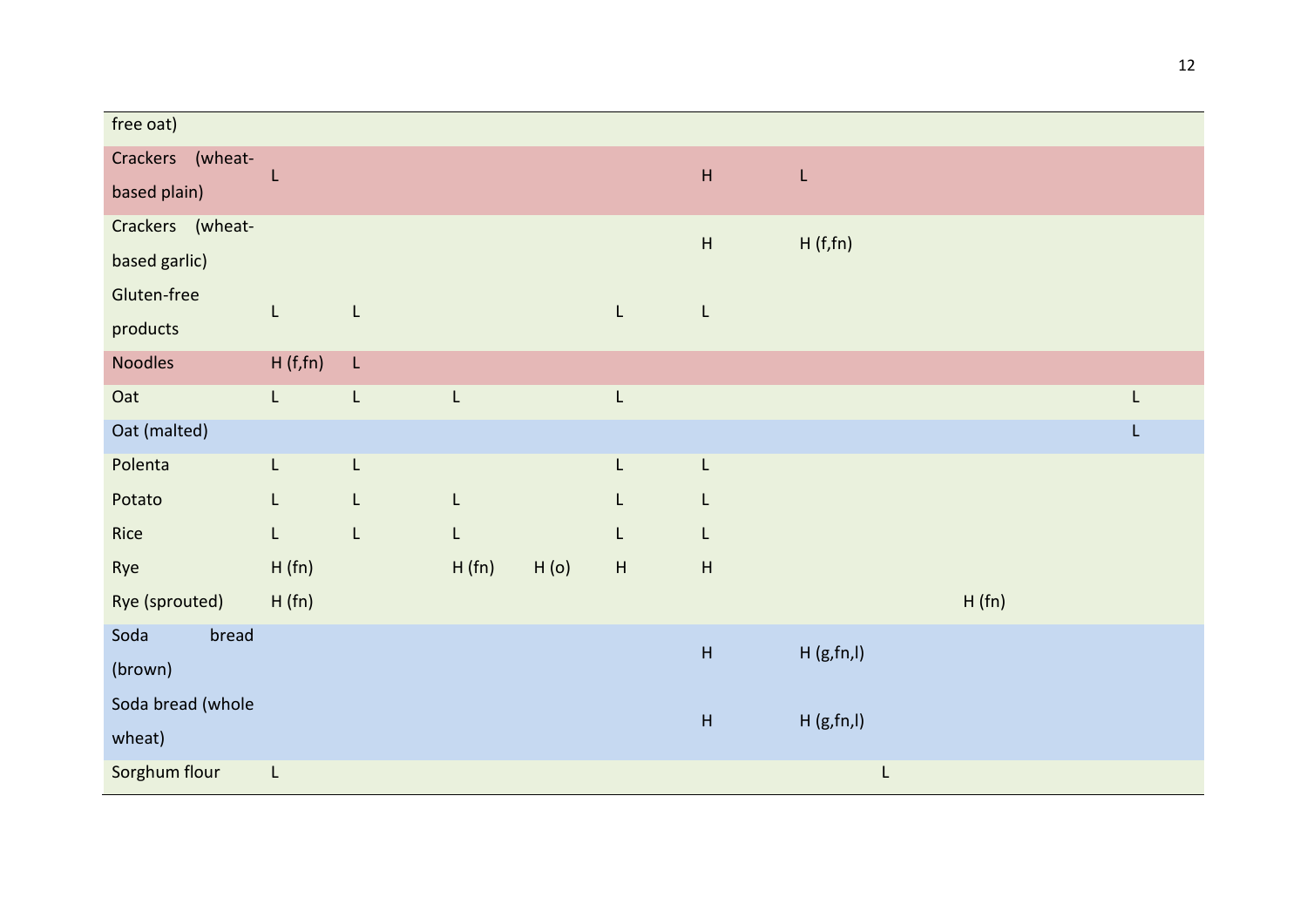| Sourdough          | L           |       |      |                           |                           |       |         |       |
|--------------------|-------------|-------|------|---------------------------|---------------------------|-------|---------|-------|
| Spaghetti, gluten- |             |       |      |                           |                           |       |         |       |
| (cooked, L<br>free |             |       |      |                           | L.                        | L     |         |       |
| uncooked)          |             |       |      |                           |                           |       |         |       |
| Spaghetti, wheat   |             |       |      |                           |                           |       |         |       |
| (cooked,           | H(fn)       | H(fn) |      | $\mathsf H$               | $\boldsymbol{\mathsf{H}}$ | H(fn) |         |       |
| uncooked)          |             |       |      |                           |                           |       |         |       |
| Taro               | $\mathsf L$ |       |      |                           |                           | L     |         |       |
| Tortilla chips     | L           |       |      | L                         | L                         |       |         |       |
| Wheat              | H(g,fn)     | H(fn) | H(0) | $\mathsf{H}%$             | $\boldsymbol{\mathsf{H}}$ |       |         | H(fn) |
| Wheat germ         | H(g,fn)     |       |      |                           |                           |       | H(g,fn) |       |
| Wheat sourdough    |             |       |      |                           |                           | L     |         |       |
| bread              |             |       |      |                           |                           |       |         |       |
| Wheat (malted)     |             |       |      |                           |                           |       |         | H(fn) |
| Wheat (sprouted)   | H(fn)       |       |      |                           |                           |       | H(fn)   |       |
| White<br>loaf      |             |       |      |                           |                           | L     |         |       |
| (gluten-free)      |             |       |      |                           |                           |       |         |       |
| White loaf (wheat) | H(f,fn)     |       |      | $\boldsymbol{\mathsf{H}}$ | $\boldsymbol{\mathsf{H}}$ | L     |         |       |
| (fresh,<br>Yam     |             |       |      |                           |                           | L     |         |       |
| pounded)           |             |       |      |                           |                           |       |         |       |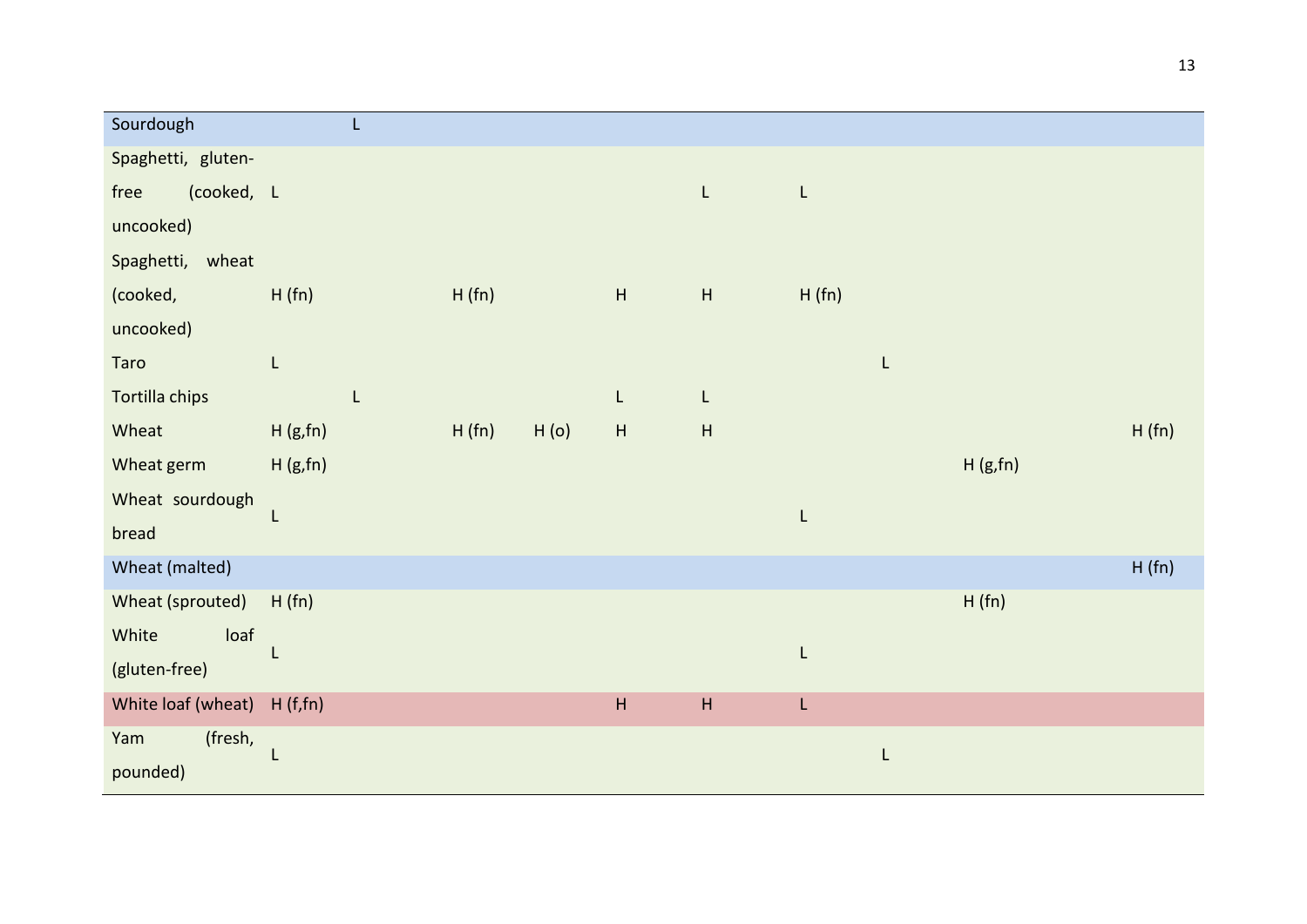| Seeds           |               |   |             |      |                           |                           |             |      |      |
|-----------------|---------------|---|-------------|------|---------------------------|---------------------------|-------------|------|------|
| Chia seeds      | L.            | L |             |      |                           |                           |             |      |      |
| Egusi seeds     | L             |   |             |      |                           |                           | $\mathsf L$ |      |      |
| Fenugreek seeds | L.            |   |             |      |                           |                           | H(g,o)      |      |      |
| Flax seeds      | L             | L |             |      |                           |                           |             |      |      |
| Poppy seeds     | L             |   |             |      |                           |                           | L           |      |      |
| Pumpkin seeds   | $\mathsf{L}$  | L |             |      |                           |                           |             |      |      |
| Legumes         |               |   |             |      |                           |                           |             |      |      |
| Adzuki<br>beans |               |   |             |      |                           |                           |             |      |      |
| (canned,        | dried, $H(g)$ |   | H(g)        |      | $\mathsf H$               | $\boldsymbol{\mathsf{H}}$ |             | H(g) |      |
| cooked)         |               |   |             |      |                           |                           |             |      |      |
| Bean sprouts    |               | L | $\mathsf L$ |      | L                         |                           |             |      |      |
| Chana dal       | H(g)          |   |             |      |                           |                           | H(g)        |      |      |
| Chickpeas       |               |   | H(p)        | H(0) | $\boldsymbol{\mathsf{H}}$ | $\boldsymbol{\mathsf{H}}$ |             |      | H(g) |
| Chickpeas       | M(g)          | L |             |      |                           |                           |             |      |      |
| (canned)        |               |   |             |      |                           |                           |             |      |      |
| Chickpeas       |               |   |             |      |                           |                           |             |      | H(g) |
| (malted)        |               |   |             |      |                           |                           |             |      |      |
| Chickpeas       |               |   |             |      |                           |                           |             |      |      |
| (sprouted)      | H(g)          |   |             |      |                           |                           |             | H(g) |      |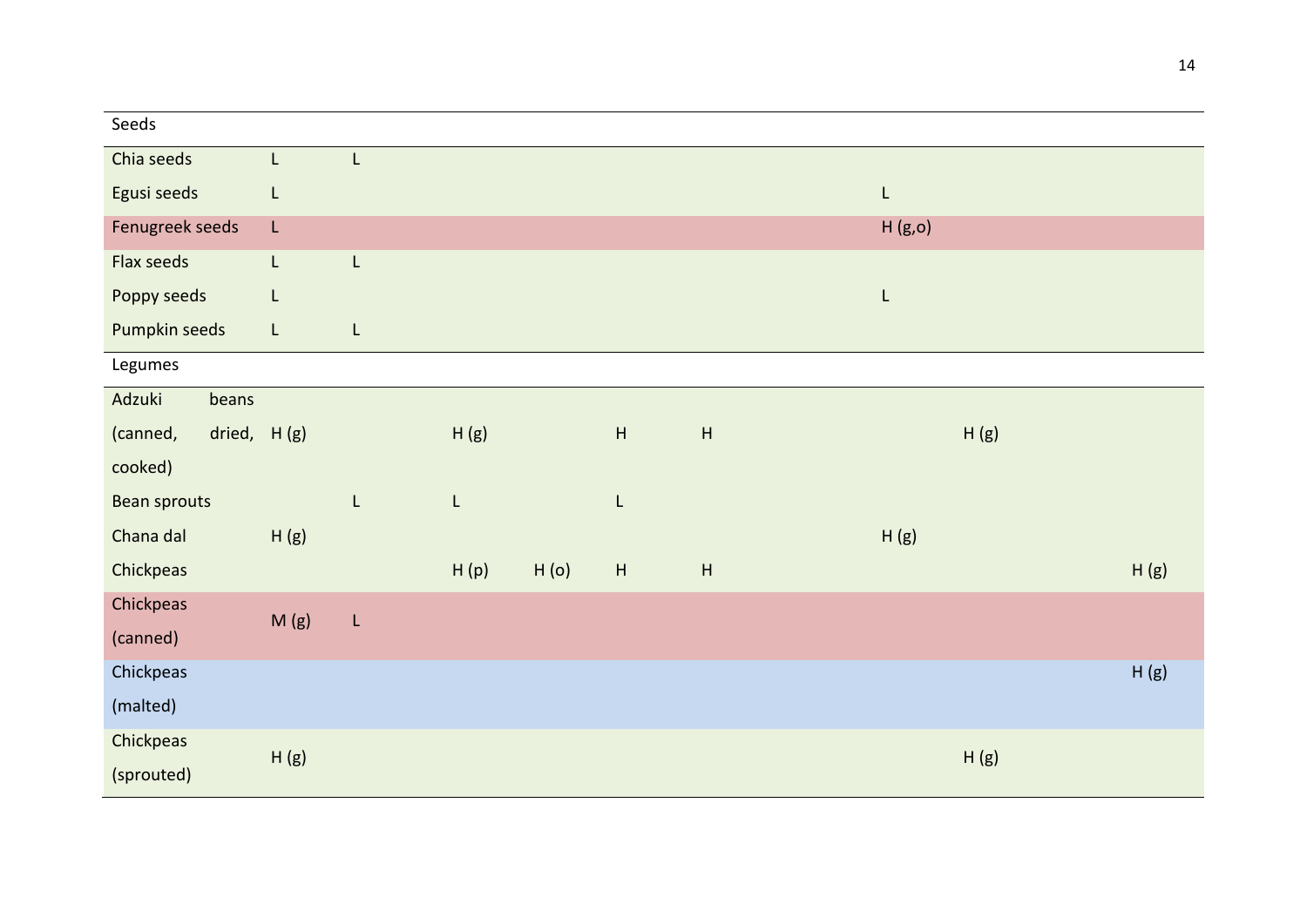| Fava beans        | H(f)           |                                                                                                             |      |      | $\boldsymbol{\mathsf{H}}$ |                           |   |         |      |
|-------------------|----------------|-------------------------------------------------------------------------------------------------------------|------|------|---------------------------|---------------------------|---|---------|------|
| Kidney beans, red |                |                                                                                                             |      |      |                           |                           |   | L       |      |
| (canned)          |                |                                                                                                             |      |      |                           |                           |   |         |      |
| Kidney beans, red | H(g,fn)        |                                                                                                             | H(g) | H(0) | $\boldsymbol{\mathsf{H}}$ | $\boldsymbol{\mathsf{H}}$ |   | H(g,fn) |      |
| (dried, cooked)   |                |                                                                                                             |      |      |                           |                           |   |         |      |
| Kidney beans, red | H(g,fn)        |                                                                                                             |      |      |                           |                           |   | H(g,fn) |      |
| (sprouted)        |                |                                                                                                             |      |      |                           |                           |   |         |      |
| Lentils           | $\mathsf{L}$   |                                                                                                             | H(g) | H(0) | $\boldsymbol{\mathsf{H}}$ | $\boldsymbol{\mathsf{H}}$ |   |         | H(g) |
| Lentils (canned)  | $\mathsf{L}$   | L                                                                                                           |      |      |                           |                           |   |         |      |
| Lentils (malted)  |                |                                                                                                             |      |      |                           |                           |   |         | H(g) |
| Lentils (red)     | M(g)           |                                                                                                             |      |      | $\boldsymbol{\mathsf{H}}$ |                           |   | H(g)    |      |
| beans<br>Mung     |                |                                                                                                             |      |      |                           |                           |   | L       |      |
| (sprouted)        |                |                                                                                                             |      |      |                           |                           |   |         |      |
| Soy roll          |                |                                                                                                             |      |      |                           |                           |   | L       |      |
| Tempeh            | $\mathsf{L}^-$ | $\mathsf{L}% _{0}\left( \mathsf{L}_{0}\right) ^{\ast }=\mathsf{L}_{0}\left( \mathsf{L}_{0}\right) ^{\ast }$ |      |      |                           |                           |   | L       |      |
| Tofu (firm)       | L              | L                                                                                                           |      |      |                           |                           |   |         |      |
| Urid dal          | L              |                                                                                                             |      |      |                           |                           | L |         |      |
| <b>Nuts</b>       |                |                                                                                                             |      |      |                           |                           |   |         |      |
| Almonds           | H(g)           | L                                                                                                           |      |      |                           | $\sf H$                   |   |         |      |
| Cashews           | H(g,fn)        | $\mathsf L$                                                                                                 |      |      |                           | $\mathsf{H}$              |   |         |      |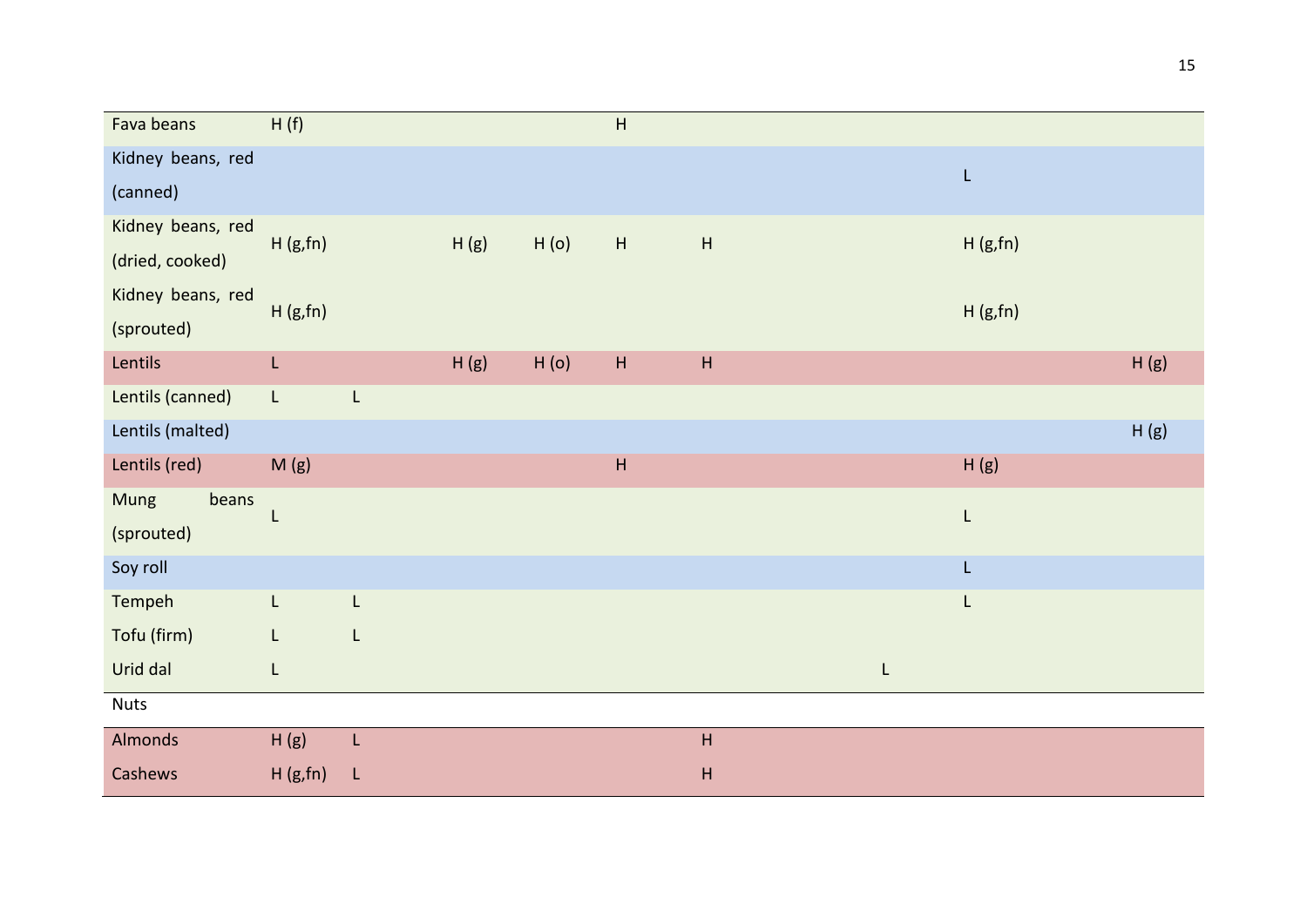| Cashews           |                |                                                                                                            |                                                                                                            |        |                                                                                                            |                           |             |         |
|-------------------|----------------|------------------------------------------------------------------------------------------------------------|------------------------------------------------------------------------------------------------------------|--------|------------------------------------------------------------------------------------------------------------|---------------------------|-------------|---------|
| (activated)       | H(g)           |                                                                                                            |                                                                                                            |        |                                                                                                            |                           |             | H(g)    |
| Macadamia nuts    | L              | $\mathsf{M}% _{T}=\mathsf{M}_{T}\!\left( a,b\right) ,\ \mathsf{M}_{T}=\mathsf{M}_{T}\!\left( a,b\right) ,$ |                                                                                                            |        |                                                                                                            | $\boldsymbol{\mathsf{H}}$ |             |         |
| Pecan nuts        | $\mathsf{L}$   | $\mathsf{M}% _{T}=\mathsf{M}_{T}\!\left( a,b\right) ,\ \mathsf{M}_{T}=\mathsf{M}_{T}\!\left( a,b\right) ,$ |                                                                                                            |        |                                                                                                            | $\boldsymbol{\mathsf{H}}$ |             |         |
| Pistachios        | H(g,fn)        |                                                                                                            |                                                                                                            |        |                                                                                                            | $\boldsymbol{\mathsf{H}}$ |             |         |
| Pistachios        | H(g,fn)        |                                                                                                            |                                                                                                            |        |                                                                                                            |                           |             | H(g,fn) |
| (activated)       |                |                                                                                                            |                                                                                                            |        |                                                                                                            |                           |             |         |
| Walnuts           | $\mathsf{L}^-$ | $\mathsf{M}% _{T}=\mathsf{M}_{T}\!\left( a,b\right) ,\ \mathsf{M}_{T}=\mathsf{M}_{T}\!\left( a,b\right) ,$ |                                                                                                            |        |                                                                                                            | $\boldsymbol{\mathsf{H}}$ |             |         |
| Fruit             |                |                                                                                                            |                                                                                                            |        |                                                                                                            |                           |             |         |
| Ackee             | $\mathsf{L}$   |                                                                                                            |                                                                                                            |        |                                                                                                            |                           | L           |         |
| Apple             | H(f,s)         |                                                                                                            | H(f)                                                                                                       | H(f,p) | $\boldsymbol{\mathsf{H}}$                                                                                  | $\boldsymbol{\mathsf{H}}$ |             | H(f)    |
| Avocado           | H(s)           |                                                                                                            | $\mathsf{M}% _{T}=\mathsf{M}_{T}\!\left( a,b\right) ,\ \mathsf{M}_{T}=\mathsf{M}_{T}\!\left( a,b\right) ,$ | H(p)   |                                                                                                            | $\boldsymbol{\mathsf{H}}$ |             |         |
| Blackberry        | H(s)           |                                                                                                            | L                                                                                                          |        |                                                                                                            |                           |             |         |
| Blueberry         | H(fn)          | $\mathsf{L}$                                                                                               | L                                                                                                          |        | $\mathsf{M}% _{T}=\mathsf{M}_{T}\!\left( a,b\right) ,\ \mathsf{M}_{T}=\mathsf{M}_{T}\!\left( a,b\right) ,$ | L                         |             |         |
| <b>Breadfruit</b> | $\mathsf{L}$   |                                                                                                            |                                                                                                            |        |                                                                                                            |                           | $\mathsf L$ |         |
| Carambola         | $\mathsf{L}$   | L                                                                                                          |                                                                                                            |        | $\boldsymbol{\mathsf{H}}$                                                                                  |                           |             |         |
| <b>Banana</b>     | H(fn)          | L                                                                                                          | $\sf M$                                                                                                    |        | L                                                                                                          | L                         |             | H(f)    |
| Cherry            | H(f,s)         |                                                                                                            | H(p)                                                                                                       | H(p)   | $\boldsymbol{\mathsf{H}}$                                                                                  | $\boldsymbol{\mathsf{H}}$ |             |         |
| Choko/Chayote     | $\mathsf{L}$   | $\mathsf L$                                                                                                |                                                                                                            |        |                                                                                                            |                           | $\mathsf L$ |         |
| Coconut           | M(s)           | L                                                                                                          |                                                                                                            |        |                                                                                                            |                           |             |         |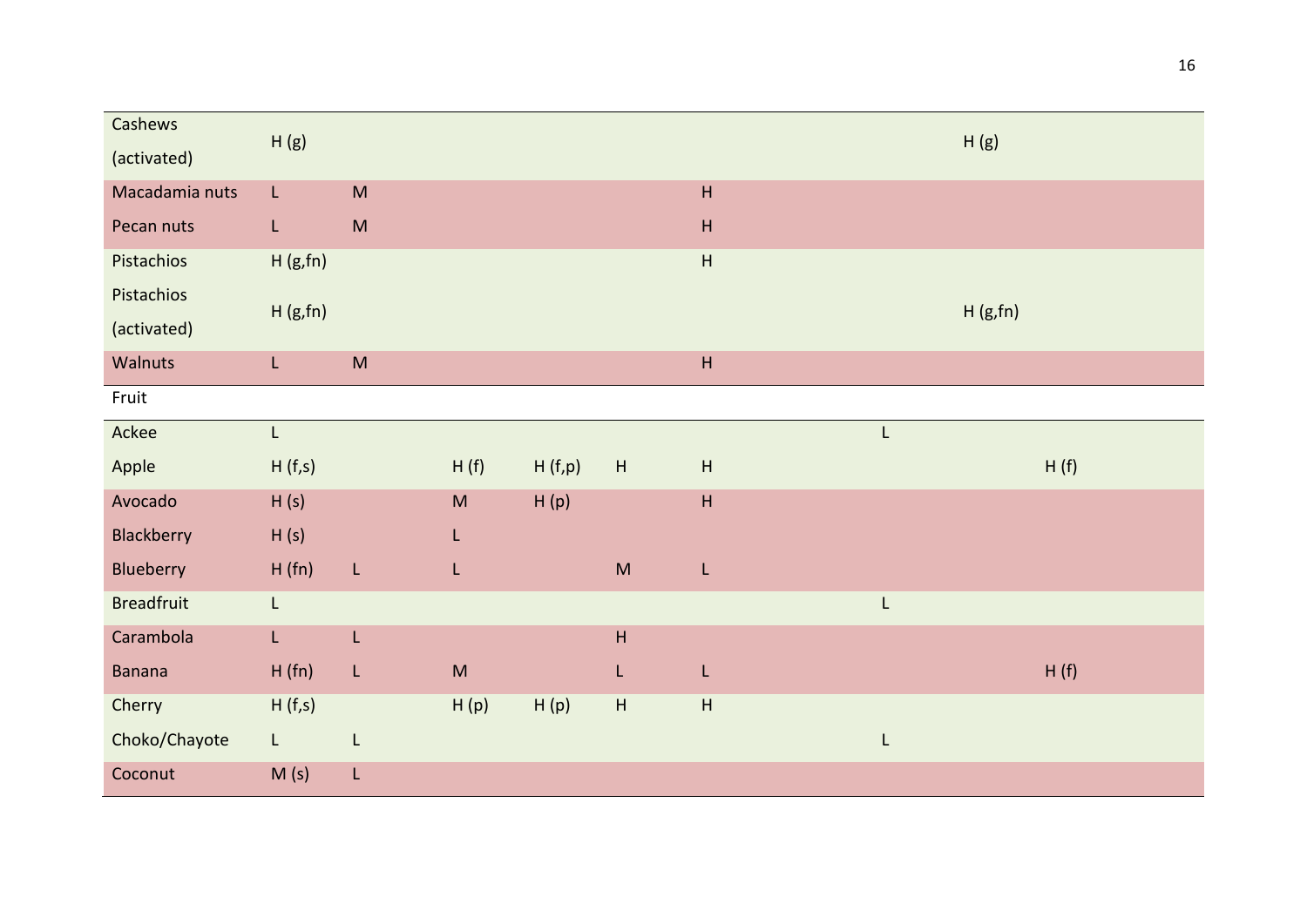| Coconut flour    | $\boldsymbol{\mathsf{H}}$ |              |      |      |                                                                                                             |               | H(f,fn,s) |      |
|------------------|---------------------------|--------------|------|------|-------------------------------------------------------------------------------------------------------------|---------------|-----------|------|
|                  | (f, fn, s)                |              |      |      |                                                                                                             |               |           |      |
| Cranberries      |                           | L            |      |      | $\mathsf{L}% _{0}\left( \mathsf{L}_{0}\right) ^{\ast }=\mathsf{L}_{0}\left( \mathsf{L}_{0}\right) ^{\ast }$ |               |           |      |
| Dragon fruit     | $\mathsf{L}$              |              |      |      |                                                                                                             |               |           |      |
| Durian           | $\mathsf{L}$              | L            |      |      |                                                                                                             |               |           |      |
| Grapefruit       | H (fn)                    | L            | L    |      | L                                                                                                           | L             |           |      |
| Grapes           | $\mathsf{L}$              | L            | L    |      | $\boldsymbol{\mathsf{H}}$                                                                                   | L             |           | H(f) |
| Guava (tinned in | H(f,fn)                   |              |      |      | $\overline{\mathsf{H}}$                                                                                     |               | H(0,fn)   |      |
| syrup)           |                           |              |      |      |                                                                                                             |               |           |      |
| Kiwi fruit       | $\mathsf{L}$              | $\mathsf L$  | L    |      | $\mathsf{L}$                                                                                                | L             |           |      |
| Lemon            |                           |              | L    |      | L                                                                                                           |               |           |      |
| Lemon juice      | L                         | L            |      |      |                                                                                                             |               |           |      |
| Lime             |                           | L            | L    |      | $\mathsf{L}$                                                                                                | L             |           |      |
| Lychee           | H(s)                      |              |      |      | $\boldsymbol{\mathsf{H}}$                                                                                   |               |           |      |
| Mango            | H(f)                      |              | H(f) | H(f) | $\boldsymbol{\mathsf{H}}$                                                                                   | $\mathsf{H}%$ |           |      |
| Melon            | $\sf M$                   | $\mathsf{L}$ |      |      |                                                                                                             |               |           |      |
| (Cantaloupe)     |                           |              |      |      |                                                                                                             |               |           |      |
| Melon            |                           |              |      |      |                                                                                                             |               |           |      |
| (Honeydew)       | H(fn)                     | $\mathsf L$  |      |      | $\boldsymbol{\mathsf{H}}$                                                                                   |               |           |      |
| Nectarine        | H(fn,s)                   |              |      |      | $\boldsymbol{\mathsf{H}}$                                                                                   | $\sf H$       |           |      |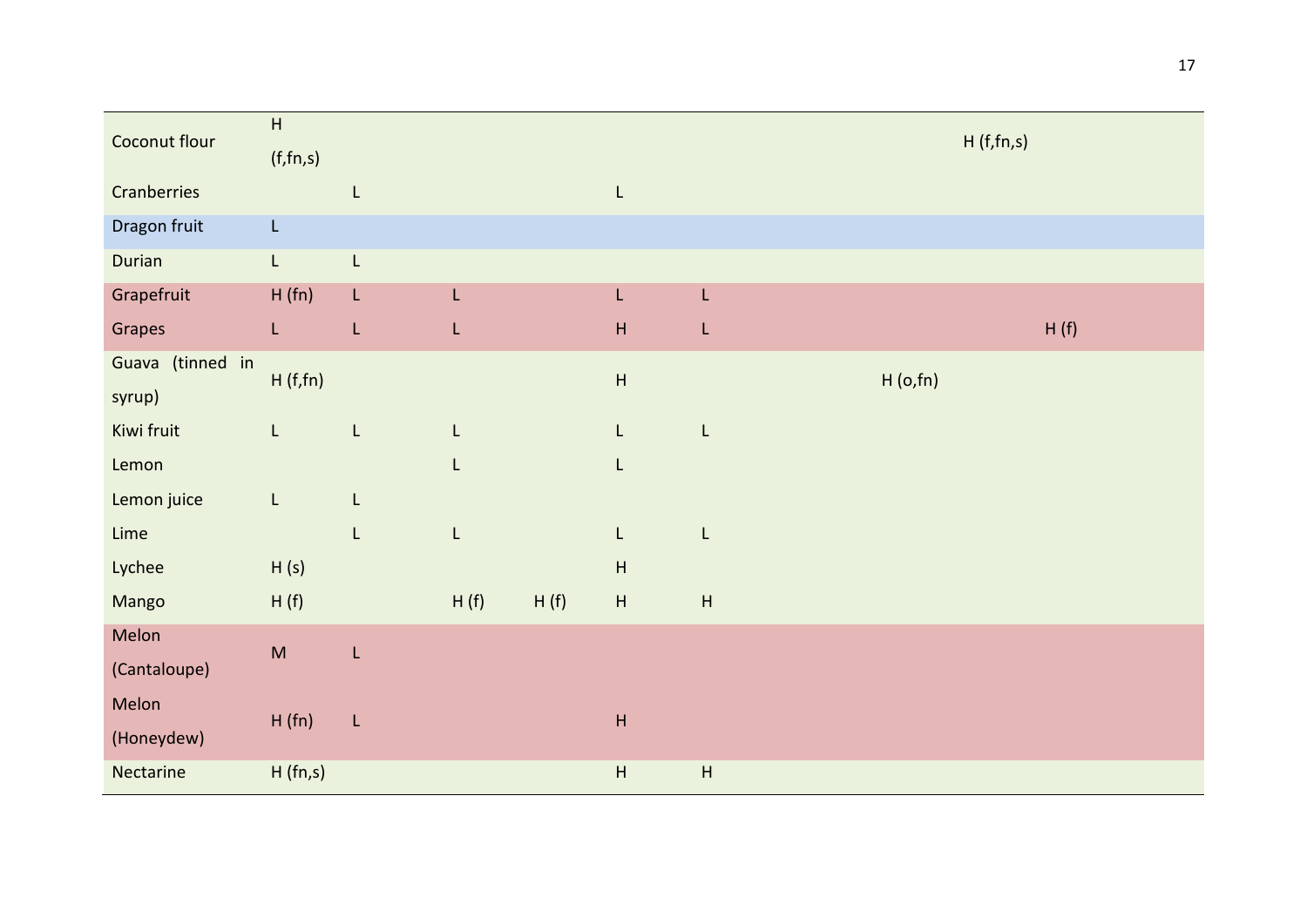| Orange              | L                         | L | L     |      | L                         |                           |         | H(f) |
|---------------------|---------------------------|---|-------|------|---------------------------|---------------------------|---------|------|
| Papaya              | L                         | L | L     |      | $\mathsf H$               | $\mathsf{L}$              |         |      |
| Passion fruit       | $\mathsf{L}$              | L | L     |      |                           |                           |         |      |
| Paw paw             | H(fn)                     | L |       |      |                           |                           |         |      |
| Peach               | H(s)                      |   | H(p)  | H(p) | $\boldsymbol{\mathsf{H}}$ | $\sf H$                   |         |      |
| Pear                | H(f,s)                    |   | H(f)  | H(p) | $\mathsf H$               | $\sf H$                   |         | H(f) |
| Pineapple           | L                         |   | L     |      | L                         |                           |         |      |
| Plantain            | L                         |   |       |      |                           |                           | L       |      |
| Plum                | H(fn,s)                   |   | H(p)  | H(p) | H                         | $\boldsymbol{\mathsf{H}}$ |         |      |
| Raisin              | H(fn)                     |   | H(p)  | H(f) | H                         | $\boldsymbol{\mathsf{H}}$ |         |      |
| Raspberry           | H(fn)                     | L | L     |      | L                         | L                         |         |      |
| Strawberries        | L                         | L | L     |      | L                         | L                         |         |      |
| Tamarind            | L                         |   |       |      |                           |                           | H(0,fn) |      |
| Tomato              | L.                        | L | L     |      | L                         | L                         |         |      |
|                     | $\boldsymbol{\mathsf{H}}$ |   | H(f)  | H(p) | H                         | $\boldsymbol{\mathsf{H}}$ |         | H(f) |
| Watermelon          | (f, fn, m)                |   |       |      |                           |                           |         |      |
| Vegetables          |                           |   |       |      |                           |                           |         |      |
| Asparagus           | H(f,fn)                   |   | H(fn) | H(0) | $\boldsymbol{\mathsf{H}}$ | $\sf H$                   |         |      |
| <b>Bamboo shoot</b> | $\mathsf{L}$              | L | L     |      |                           |                           |         |      |
| Beetroot            | H(g,fn)                   | L | H(fn) |      | $\mathsf H$               | $\boldsymbol{\mathsf{H}}$ |         |      |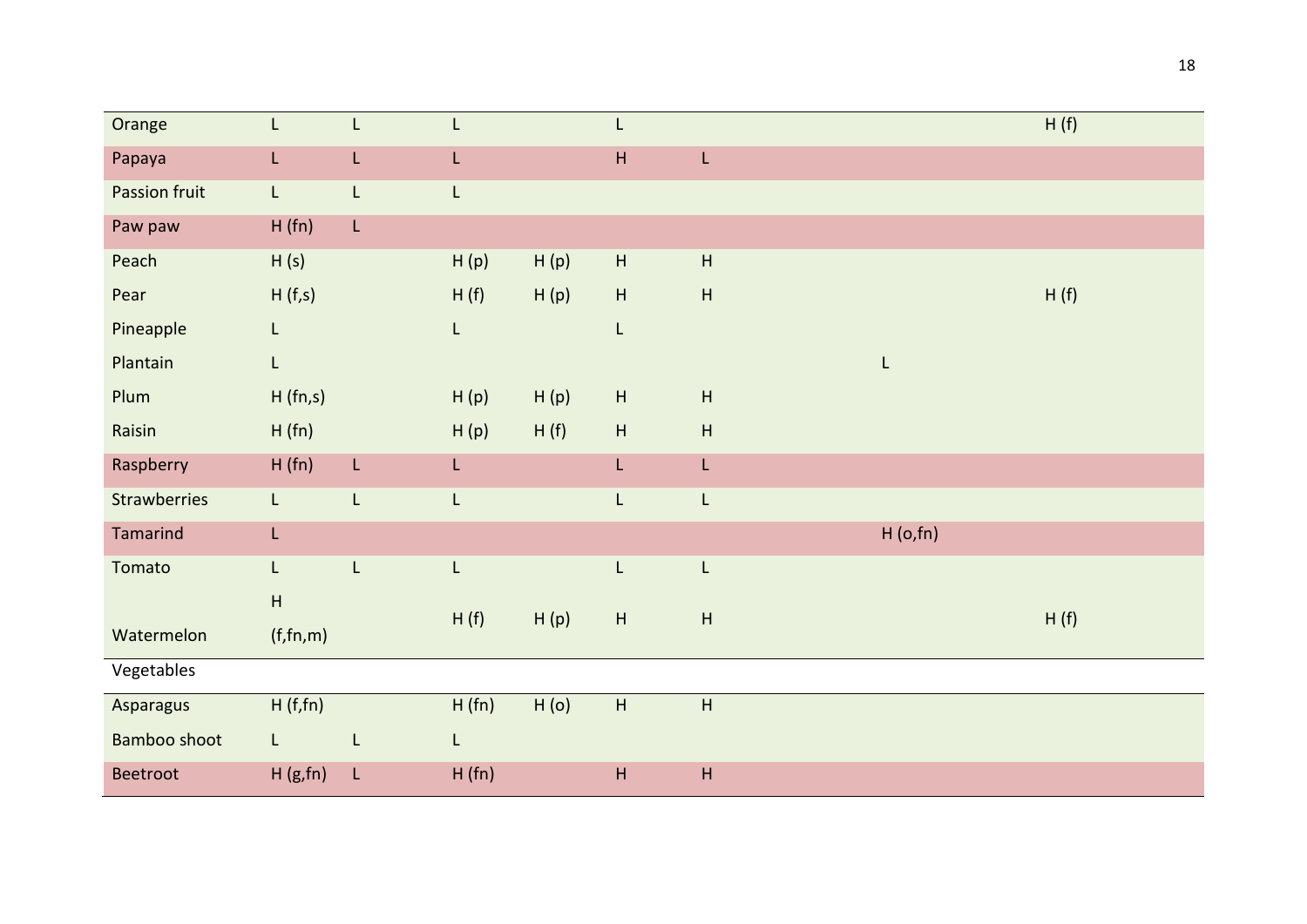| Bell pepper            | L              | L           | H(p)  |      | L                         | L                         |      |   |   |
|------------------------|----------------|-------------|-------|------|---------------------------|---------------------------|------|---|---|
| <b>Bok choy</b>        | $\mathsf L$    | L           |       |      |                           |                           |      |   |   |
| <b>Broccoli</b>        | $\mathsf{L}$   | M           | H(fn) | H(0) | $\boldsymbol{\mathsf{H}}$ | $\boldsymbol{\mathsf{H}}$ |      |   |   |
| <b>Brussel Sprouts</b> | H(fn)          |             | H(fn) | H(0) |                           | $\overline{\mathsf{H}}$   |      |   |   |
| Callaloo               | L              |             |       |      |                           |                           | L    |   |   |
| Capsicum               | $\mathsf{L}$   | L           |       |      |                           |                           |      |   |   |
| Carrot                 | $\mathsf{L}$   | $\mathsf L$ | L     |      | L                         |                           |      |   | L |
| Cauliflower            | H(m)           |             | H(p)  | H(p) | $\boldsymbol{\mathsf{H}}$ | H                         |      |   |   |
| Celery                 | H(m)           | $\mathsf L$ | L.    |      | $\mathsf{L}$              | H                         |      |   |   |
| Chives                 | $\mathsf{L}$   | L           | L     |      | L                         |                           |      |   |   |
| Choy sum               | $\mathsf{L}$   | $\mathsf L$ |       |      |                           |                           |      |   |   |
| <b>Dulse</b>           | L              |             |       |      |                           |                           |      | L |   |
| Eggplant               | $\mathsf{L}^-$ | L           | H(fn) |      | $\boldsymbol{\mathsf{H}}$ | L                         |      |   |   |
| Fennel                 | H(fn)          |             |       |      | $\boldsymbol{\mathsf{H}}$ | $\boldsymbol{\mathsf{H}}$ |      |   |   |
| Fenugreek leaves       | $\mathsf L$    |             |       |      |                           |                           | L    |   |   |
| Garlic                 | H(fn)          |             | H(fn) | H(0) | $\boldsymbol{\mathsf{H}}$ | $\boldsymbol{\mathsf{H}}$ |      |   |   |
| Green bean             | $\mathsf{L}$   | L           | L     |      | L                         | L                         |      |   |   |
| Karela                 | H(g)           |             |       |      |                           |                           | H(g) |   |   |
| Lettuce                | $\mathsf{L}$   | $\mathsf L$ | L     |      | L                         | L                         |      |   |   |
| <b>Mushrooms</b>       | H(fn,m)        |             | H(p)  | H(p) | $\boldsymbol{\mathsf{H}}$ | $\mathsf{H}$              |      |   |   |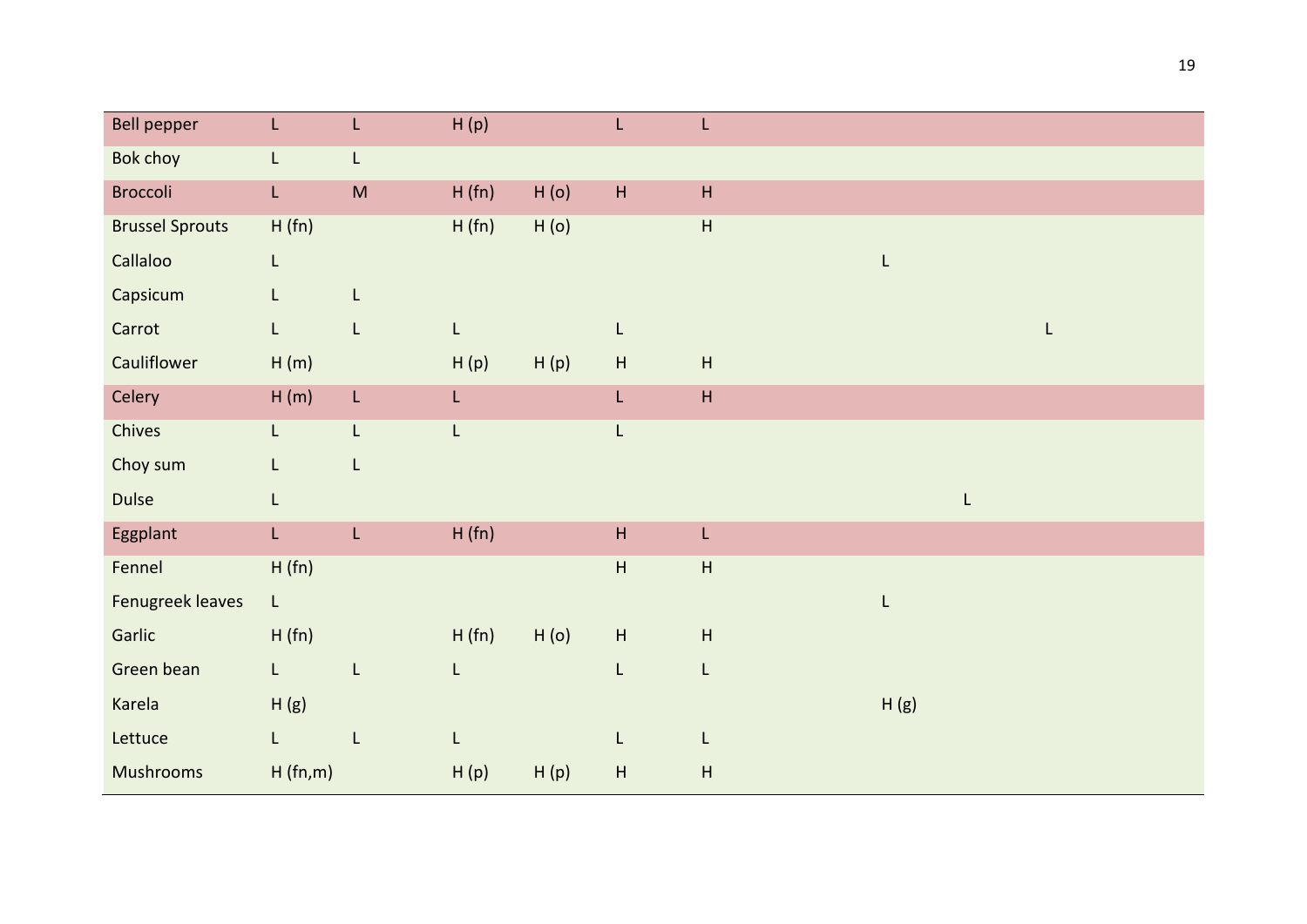| Onion             | H(g,fn)      |                                                                                                             | H(fn) | H(0) | $\boldsymbol{\mathsf{H}}$                                                                                 | $\sf H$      |       |
|-------------------|--------------|-------------------------------------------------------------------------------------------------------------|-------|------|-----------------------------------------------------------------------------------------------------------|--------------|-------|
| Parsnip           | $\mathsf{L}$ | L                                                                                                           |       |      |                                                                                                           |              |       |
| Pickled artichoke | H(f,fn)      |                                                                                                             |       |      |                                                                                                           |              | H(fn) |
| Pickled beetroot  | $\mathsf{L}$ |                                                                                                             |       |      |                                                                                                           |              | L     |
| Pickled garlic    |              |                                                                                                             |       |      |                                                                                                           |              | L     |
| Pickled onion     | $\mathsf L$  |                                                                                                             |       |      |                                                                                                           |              | L     |
| Pumpkin           |              | $\mathsf{L}$                                                                                                | L     | H(p) | L.                                                                                                        | L            |       |
| Pumpkin (canned)  | $\mathsf{L}$ | L                                                                                                           |       |      |                                                                                                           |              |       |
| Rhubarb           | L.           | L                                                                                                           | L     |      |                                                                                                           |              |       |
| Silver beet       | L            | L                                                                                                           |       |      |                                                                                                           |              |       |
| Spinach           | L            | L                                                                                                           |       |      | $\mathsf{L}% _{0}\left( \mathsf{L}_{0}\right) ^{\ast}=\mathsf{L}_{0}\left( \mathsf{L}_{0}\right) ^{\ast}$ | L            |       |
| Spring onion      | H(fn)        | L                                                                                                           |       |      |                                                                                                           |              |       |
| Squash            | H(g,m)       |                                                                                                             | L,    | H(p) |                                                                                                           | L            |       |
| Wheat grass       |              |                                                                                                             |       |      |                                                                                                           |              | L     |
| Zucchini          | M(fn)        | $\mathsf{L}% _{0}\left( \mathsf{L}_{0}\right) ^{\ast }=\mathsf{L}_{0}\left( \mathsf{L}_{0}\right) ^{\ast }$ | L     |      | L                                                                                                         | $\mathsf{L}$ |       |
| Dairy             |              |                                                                                                             |       |      |                                                                                                           |              |       |
| <b>Brie</b>       | $\mathsf{L}$ | L                                                                                                           | Г     |      | L                                                                                                         | L            |       |
| Camembert         | L            | L                                                                                                           | L     |      | L                                                                                                         | L            |       |
| Cheddar           | L.           | L                                                                                                           |       |      |                                                                                                           |              |       |
| Cheese (fresh)    | L            |                                                                                                             | H(I)  | H(I) | $\sf H$                                                                                                   | H            |       |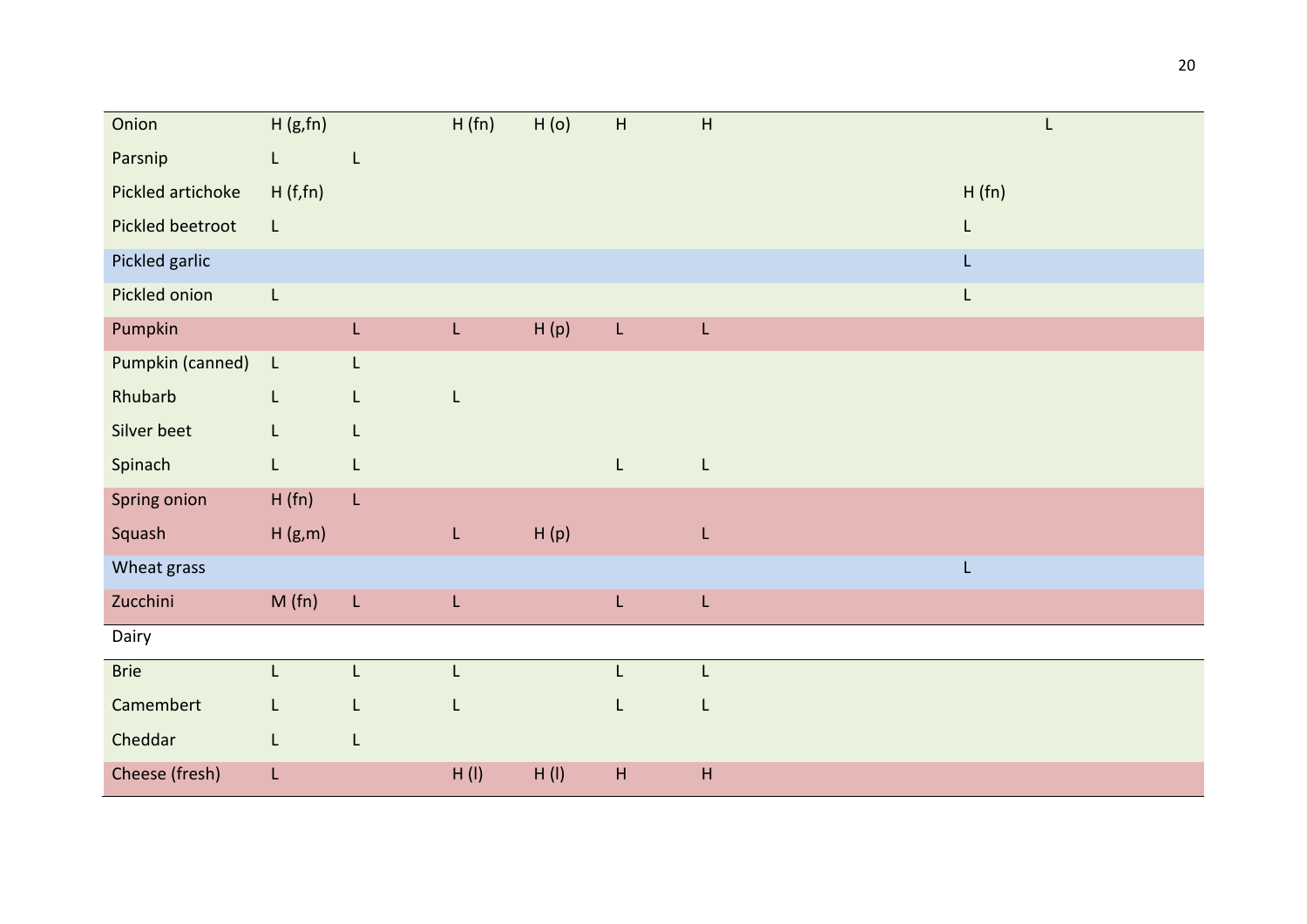| Cheese (soft)     | L            |   |      | H(I) | $\mathsf H$               | $\boldsymbol{\mathsf{H}}$ |         |
|-------------------|--------------|---|------|------|---------------------------|---------------------------|---------|
| Cheese (hard)     |              | L | L    |      | L                         | L                         |         |
| Ice cream         | $M($ l $)$   |   | H(I) | H(I) | $\mathsf{H}$              | $\boldsymbol{\mathsf{H}}$ | L,      |
| Lactose free milk | $\mathsf{L}$ | L | L    |      | L                         | L                         |         |
| Mozzarella        | L            | L |      |      | L                         |                           |         |
| Parmesan          |              | L |      |      | L                         | L                         |         |
| Whole milk        | H(I)         |   | H(I) | H(I) | $\boldsymbol{\mathsf{H}}$ | $\boldsymbol{\mathsf{H}}$ |         |
| Yoghurt           | H(I)         |   | H(I) | H(I) | $\mathsf H$               | $\boldsymbol{\mathsf{H}}$ |         |
| Dairy substitute  |              |   |      |      |                           |                           |         |
| milk<br>Coconut   |              |   |      |      |                           |                           | L       |
| (canned)          |              |   |      |      |                           |                           |         |
| milk<br>Coconut   | H(fn)        |   |      | H(p) |                           |                           | H(fn,s) |
| (UHT)             |              |   |      |      |                           |                           |         |
| milk<br>Coconut   | H(fn)        |   |      |      |                           |                           | H(fn)   |
| (with inulin)     |              |   |      |      |                           |                           |         |
| Coconut yoghurt   | L            |   |      |      |                           |                           | L       |
| Macadamia milk    | L            |   |      |      |                           |                           | L       |
| Quinoa<br>milk    |              |   |      |      |                           |                           |         |
| (agave            |              |   |      |      |                           |                           | H(f,fn) |
| sweetened)        |              |   |      |      |                           |                           |         |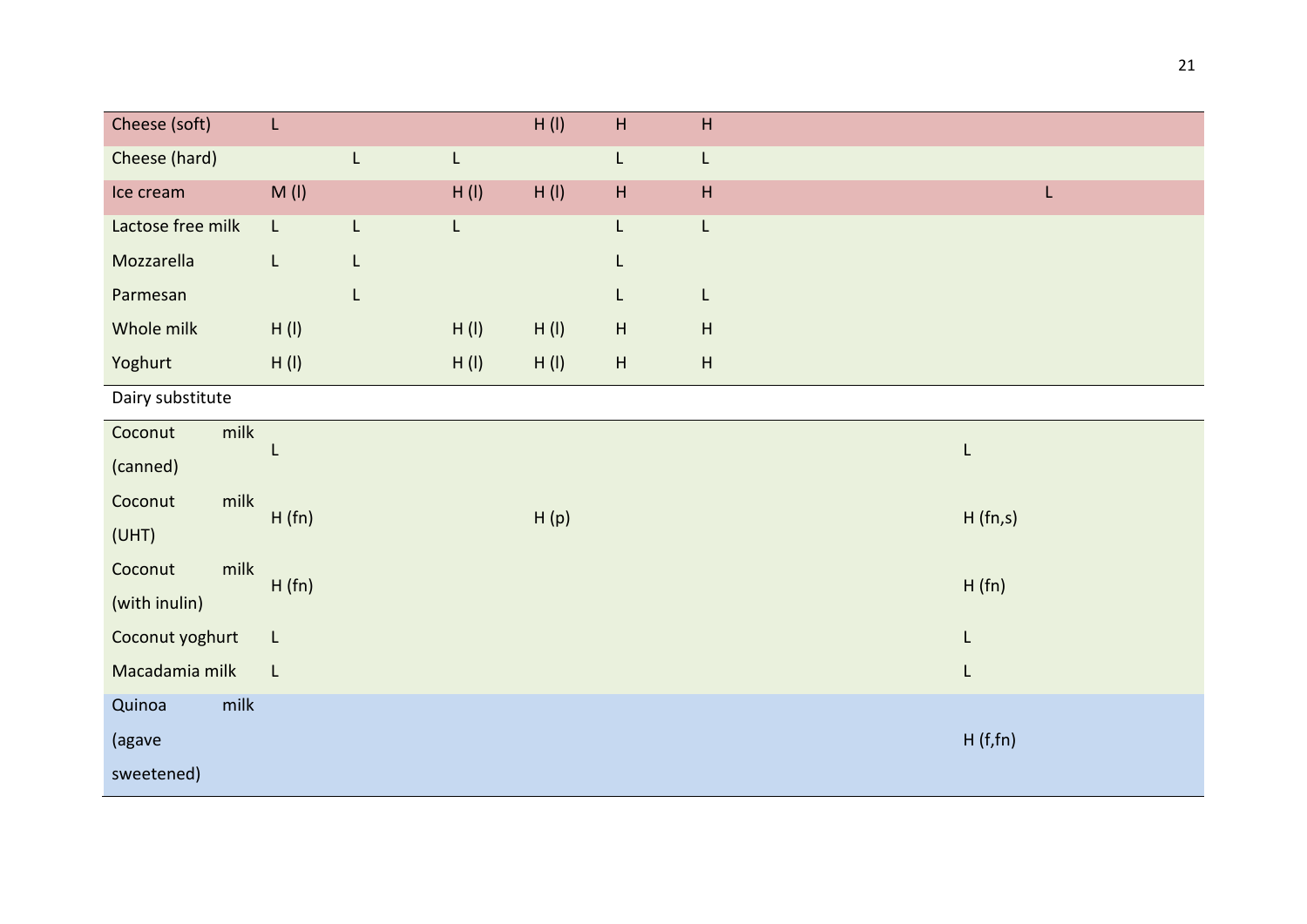| Quinoa<br>milk<br>(unsweetened) |   |   |  | H(fn) |
|---------------------------------|---|---|--|-------|
|                                 |   |   |  |       |
| Rice milk                       |   |   |  |       |
|                                 |   |   |  |       |
| Soy cheese                      |   |   |  |       |
| Soy milk                        | H | L |  |       |
| Soy yoghurt (plain,             |   |   |  |       |
|                                 |   |   |  | H(fn) |
| vanilla)                        |   |   |  |       |
|                                 |   |   |  |       |

Sweeteners, additives and seasonings

| Agar-agar          | L            |    |      |      |   |    |  |      |
|--------------------|--------------|----|------|------|---|----|--|------|
| Aspartame          |              | L  | L    |      |   |    |  |      |
| Corn syrup         |              |    | H(f) | H(f) |   |    |  | L    |
| Fructose syrup     |              |    | H(f) | H(f) |   |    |  | H(f) |
| Garlic infused oil | $\mathsf{L}$ | L  |      |      |   |    |  |      |
| Glucose            |              | L  | Г    |      | L | L  |  |      |
| Gluten (fresh)     |              |    |      |      |   |    |  |      |
| Golden syrup       | H(fn)        | L  |      |      |   | L. |  |      |
| Honey              | H(f)         |    | H(f) | H(f) | H | H  |  | H(f) |
| Maple syrup        | L.           | L  | L    |      | L |    |  | L    |
| Molasses           | H(f,fn)      | L  | L    |      |   |    |  | L    |
| Stevia             | L            | L. |      |      |   | L. |  |      |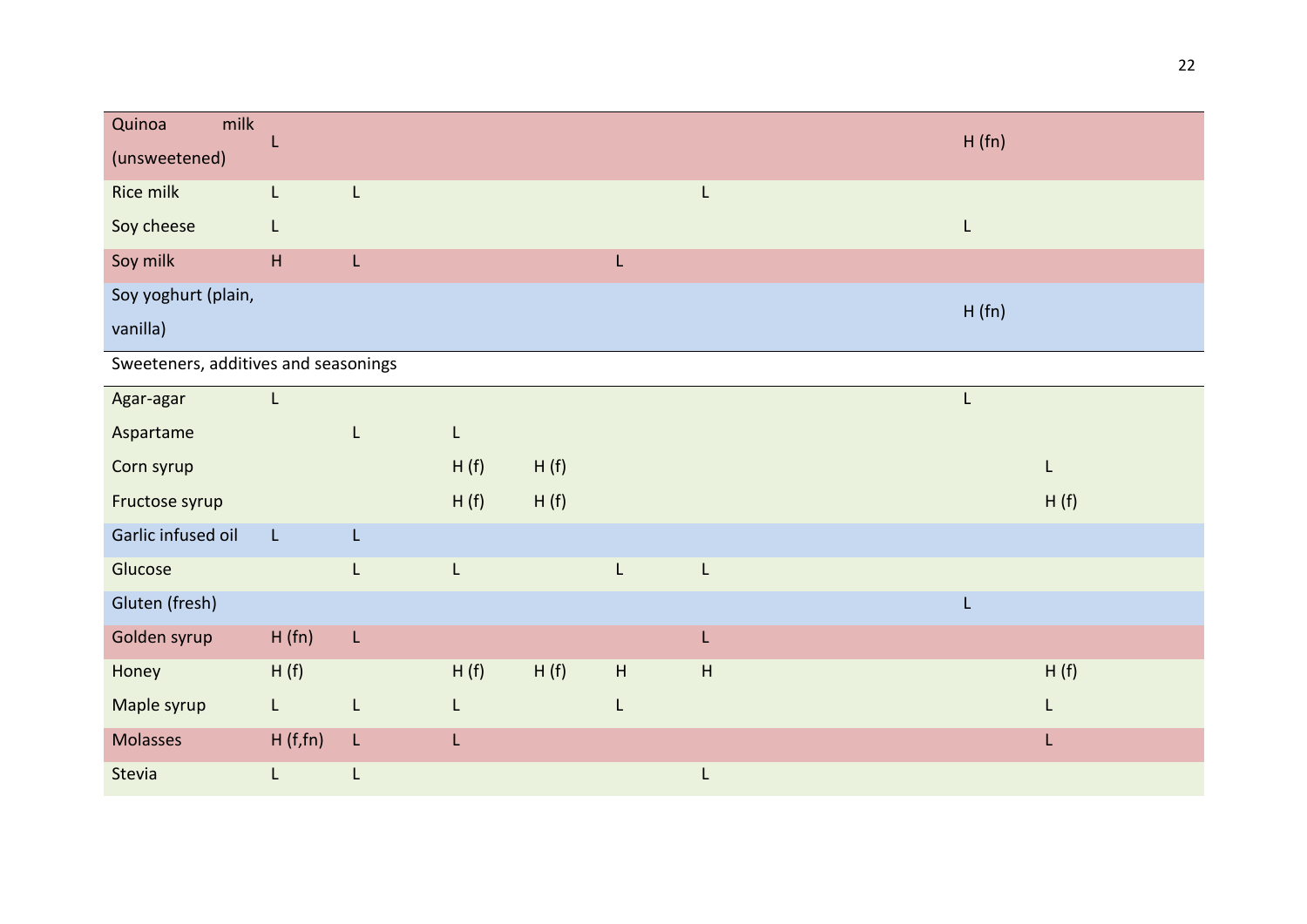| Sucrose            |         | L | L | L | L |         |
|--------------------|---------|---|---|---|---|---------|
| Vegan substitutes  |         |   |   |   |   |         |
| Egg replacer       | L       |   |   |   |   | L       |
| Egg yolk (vegan)   |         |   |   |   |   | L       |
| False bacon        |         |   |   |   |   | H(g,fn) |
| False pork         |         |   |   |   |   | L       |
| chicken<br>False   |         |   |   |   |   | H(g)    |
| (soybean extract)  |         |   |   |   |   |         |
| chicken<br>False   |         |   |   |   |   | H(g,fn) |
| (soybean)          | H(g,fn) |   |   |   |   |         |
| False<br>chicken   |         |   |   |   |   |         |
| fried<br>(canned   |         |   |   |   |   | L       |
| gluten)            |         |   |   |   |   |         |
| False chicken (soy |         |   |   |   |   | H(fn)   |
| protein, soybean)  |         |   |   |   |   |         |
| chicken<br>False   |         |   |   |   |   | H(fn)   |
| (gluten, soybean)  |         |   |   |   |   |         |
| Others             |         |   |   |   |   |         |
| Kelp noodles       | L       |   |   |   |   | L       |
| Kombucha           | H(fn)   |   |   |   |   | H(fn)   |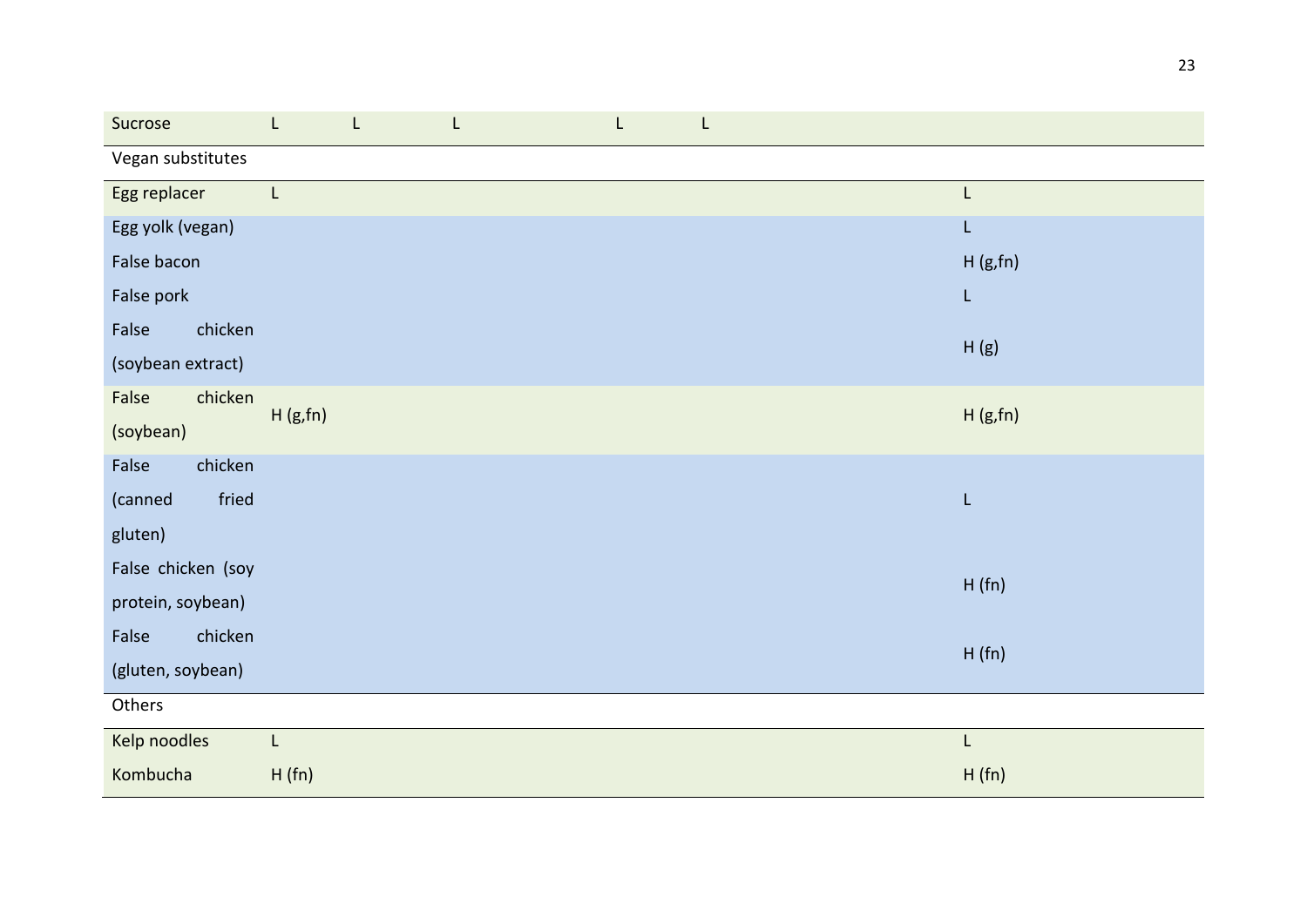| Kvass                 |              |   |    |      |             |                           |   | L       |
|-----------------------|--------------|---|----|------|-------------|---------------------------|---|---------|
| Pea protein isolate L |              |   |    |      |             |                           |   | L       |
| protein<br>Rice       |              |   |    |      |             |                           |   | L       |
| isolate               |              |   |    |      |             |                           |   |         |
| Soft drinks (light)   |              |   |    | H(p) | $\mathsf H$ | $\boldsymbol{\mathsf{H}}$ |   | H(f)    |
| Sorbet                |              | L | L. |      |             | L                         |   |         |
| protein<br>Soy        | H(g,fn)      |   |    |      |             |                           |   | H(g,fn) |
| (textured)            |              |   |    |      |             |                           |   |         |
| Spirulina             | L            |   |    |      |             |                           |   | L       |
| Wakame flakes         | M(m)         |   |    |      |             |                           |   | H(m)    |
| Wasabi (powder)       | L            |   |    |      |             |                           | L |         |
| Wheat gluten          | L            |   |    |      |             |                           |   | L       |
| Yeast (nutritional)   | $\mathsf{L}$ |   |    |      |             |                           |   | L       |

L, low FODMAP content; M, medium FODMAP content; H, high FODMAP content; G, galacto-oligosaccharides; o, oligosaccharides; f, fructose; fn, fructan; l, lactose; s, sorbitol; m, mannitol; p, polyols. Red color = disagreement between studies on FODMAP content; Blue color = only one reference on FODMAP content; Green color = agreement between studies on FODMAP content.